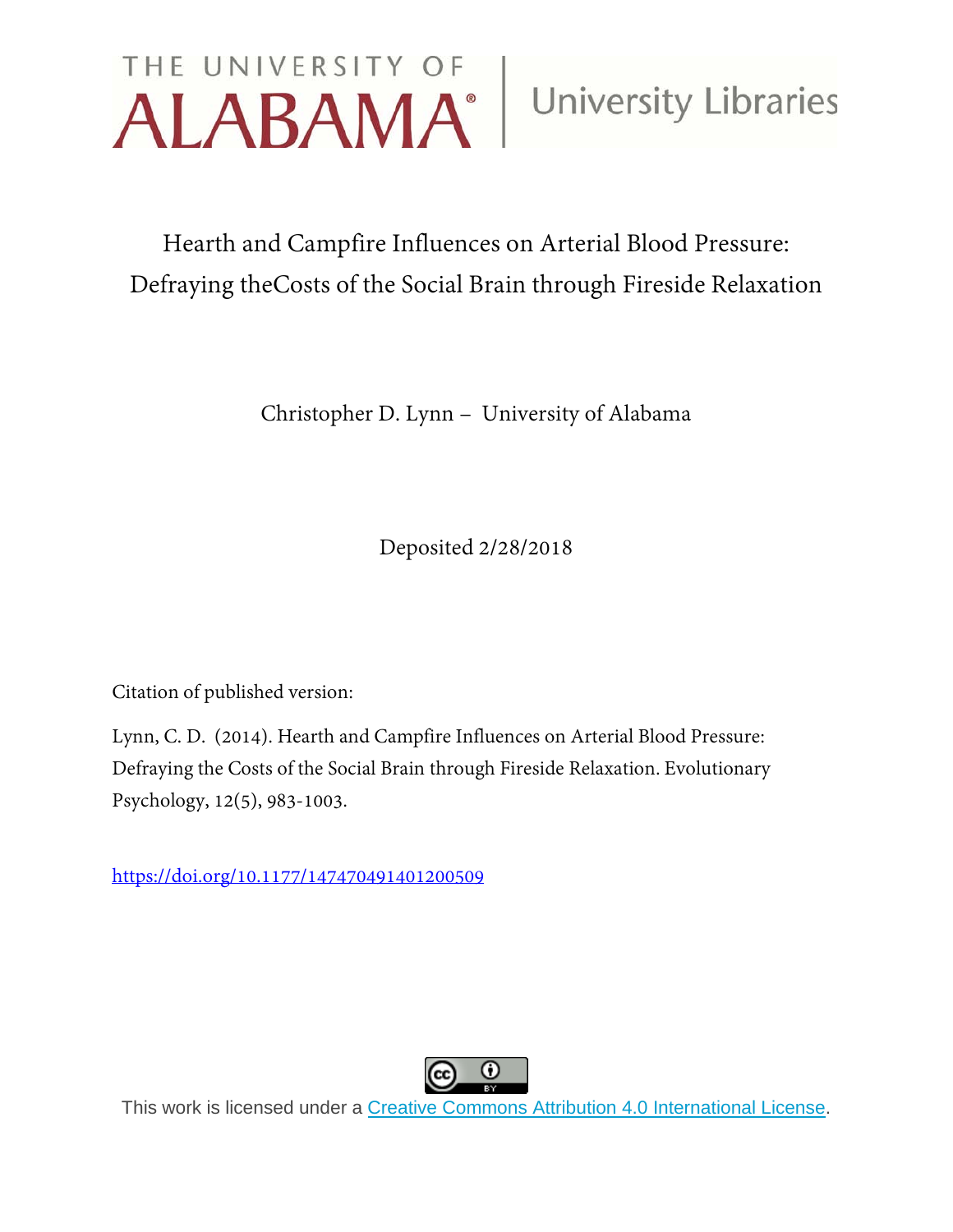# Evolutionary Psychology

www.epjournal.net – 2014. 12(5): 983-1003

¯¯¯¯¯¯¯¯¯¯¯¯¯¯¯¯¯¯¯¯¯¯¯¯¯¯¯¯

Original Article

# Hearth and Campfire Influences on Arterial Blood Pressure: Defraying the Costs of the Social Brain through Fireside Relaxation

Christopher Dana Lynn, Department of Anthropology, University of Alabama, Tuscaloosa, AL, USA. Email: [cdlynn@ua.edu](mailto:cdlynn@ua.edu) (Corresponding author).

**Abstract:** The importance of fire in human evolutionary history is widely acknowledged but the extent not fully explored. Fires involve flickering light, crackling sounds, warmth, and a distinctive smell. For early humans, fire likely extended the day, provided heat, helped with hunting, warded off predators and insects, illuminated dark places, and facilitated cooking. Campfires also may have provided social nexus and relaxation effects that could have enhanced prosocial behavior. According to this hypothesis, calmer, more tolerant people would have benefited in the social milieu via fireside interactions relative to individuals less susceptible to relaxation response. Using a randomized crossover design that disaggregated fire's sensory properties, pre-posttest blood pressure measures were compared among 226 adults across three studies with respect to viewing simulated mutedfire, fire-with-sound, and control conditions, in addition to tests for interactions with hypnotizability, absorption, and prosociality. Results indicated consistent blood pressure decreases in the fire-with-sound condition, particularly with a longer duration of stimulus, and enhancing effects of absorption and prosociality. Findings confirm that hearth and campfires induce relaxation as part of a multisensory, absorptive, and social experience. Enhancements to relaxation capacities in the human social brain likely took place via feedback involving these and other variables.

**Keywords:** absorption, blood pressure, fire, hypnotizability, prosociality, relaxation response

**¯¯¯¯¯¯¯¯¯¯¯¯¯¯¯¯¯¯¯¯¯¯¯¯¯¯¯¯¯¯¯¯¯¯¯¯¯¯¯¯¯¯¯¯¯¯¯¯¯¯¯¯¯¯¯¯¯¯¯¯¯¯¯¯¯¯¯¯¯¯¯¯¯¯¯¯¯¯¯¯¯¯¯¯¯¯¯¯**

# **Introduction**

Controlled fire has played a key role in human evolutionary history. For ancient hominins, it would have provided the following: light to extend the day and illuminate otherwise uninhabitable dark places; heat for cooking previously inedible food, warming bodies at night, and enabling migration into colder climates; a weapon to facilitate mass hunting and stave off predators; and, according to several scholars, social nexus. Wilson (2012) argues that the habit of building campsites around fires reflects one of the hallmarks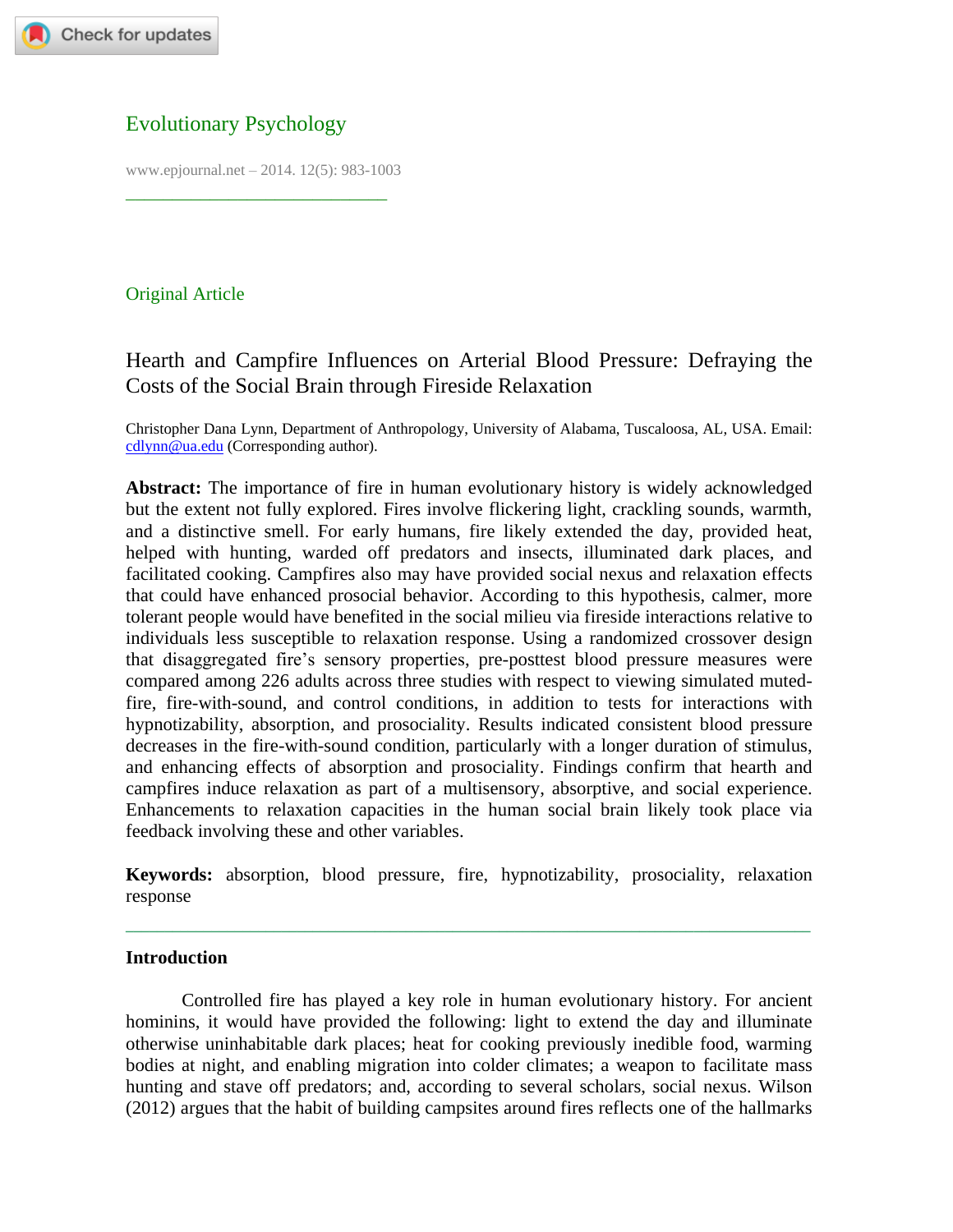of eusocial species—the need to build and defend nests. Accessing, maintaining, and benefitting from fire may have influenced cognition related to future-planning, response inhibition, and group-level cooperation (Twomey, 2013); and such intensive use of fire, especially for cooking, may have selected for hominins that were more tolerant of one another (Wrangham, 2009). Likewise, McClenon (1997, 2002, 2006) speculates that *Homo erectus* experiencing altered states of consciousness through the hypnotic influence of watching campfires would have been more relaxed and prosocial than those that didn't. This basis of his "ritual healing hypothesis" supposes that fire has the capacity to induce a relaxation response, a position taken as given because of the common sentiment that hearth and campfires are relaxing. Fires are multisensory experiences that have numerous unexplored dimensions when considering human evolution. Through the current studies, I investigate the basis of the ritual healing hypothesis by parsing the elements of fire and examining their relationships to relaxation response, hypnotizability, absorption, and prosociality.

Humans possess the ability to moderate relaxation response via conscious cognitive processes, a capacity that has been attributed in part to fire manipulation, ritual behavior, and the hypnotic influence of hearth and campfires during human evolution (McClenon, 1997, 2002, 2006; Rossano, 2007, 2010). Relaxation response, a wakeful hypometabolic physiological state (Benson and Klipper, 2000) that deactivates or opposes stress response (Stefano et al., 2003), is an evolutionarily old and highly conserved function that is part of the negative feedback that deactivates stress response and has been directly linked to the alleviation of stress-related disease (Esch, Fricchione, and Stefano, 2003; Esch, Stefano, and Fricchione, 2002). Stress-related disorders are among the leading causes of disability in the modern era and pose significant economic impacts worldwide (Kalia, 2002), so there is great incentive to understand the evolved mechanisms and environmental triggers of stressreduction that are specific to humans.

As is true in contemporary populations, stress was doubtless both complexly beneficial and maladaptive for hominin ancestors. Stress is a psychophysiological response to uncontrollable or unpredictable changes in one's environment (Koolhaas et al., 2011), facilitating behavior to pursue rewards—such as would have been required for coordinated hunting—and producing fight, flight, and freeze responses that help organisms avoid or escape danger. As social group sizes increased, psychosocial factors also contributed appreciable negative stress (Dunbar, 1993), given the calculus involved in mentally simulating the potential number of social situations any individual could encounter (Alexander, 1989; Flinn, Nepomnaschy, Muehlenbein, and Ponzi, 2011). Although Sapolsky (1998) has shed much light on the stress dynamics of extremely social species, human self- and other-awareness likely exacerbated this pressure in ways not well understood (Flinn et al., 2011). Self- and other-awareness entail numerous benefits—e.g., self-control, self-improvement, self-grooming, positive misperception, theory of mind, and scenario-building—but they also accrue significant costs, such as self-isolation, analysis paralysis, forecast inaccuracy, self-aggrandizement, resentment, egotism, envy, and guilt or shame (Keenan, Gallup, and Falk, 2003). The rarity of such awareness within the animal kingdom suggests these costs are significant. For self- and other-awareness to develop in humans, these costs were likely mitigated, possibly by mechanisms associated with partitioning awareness or psychological dissociation (Lynn, 2005).

The term dissociation is used for a family of experiences characterized by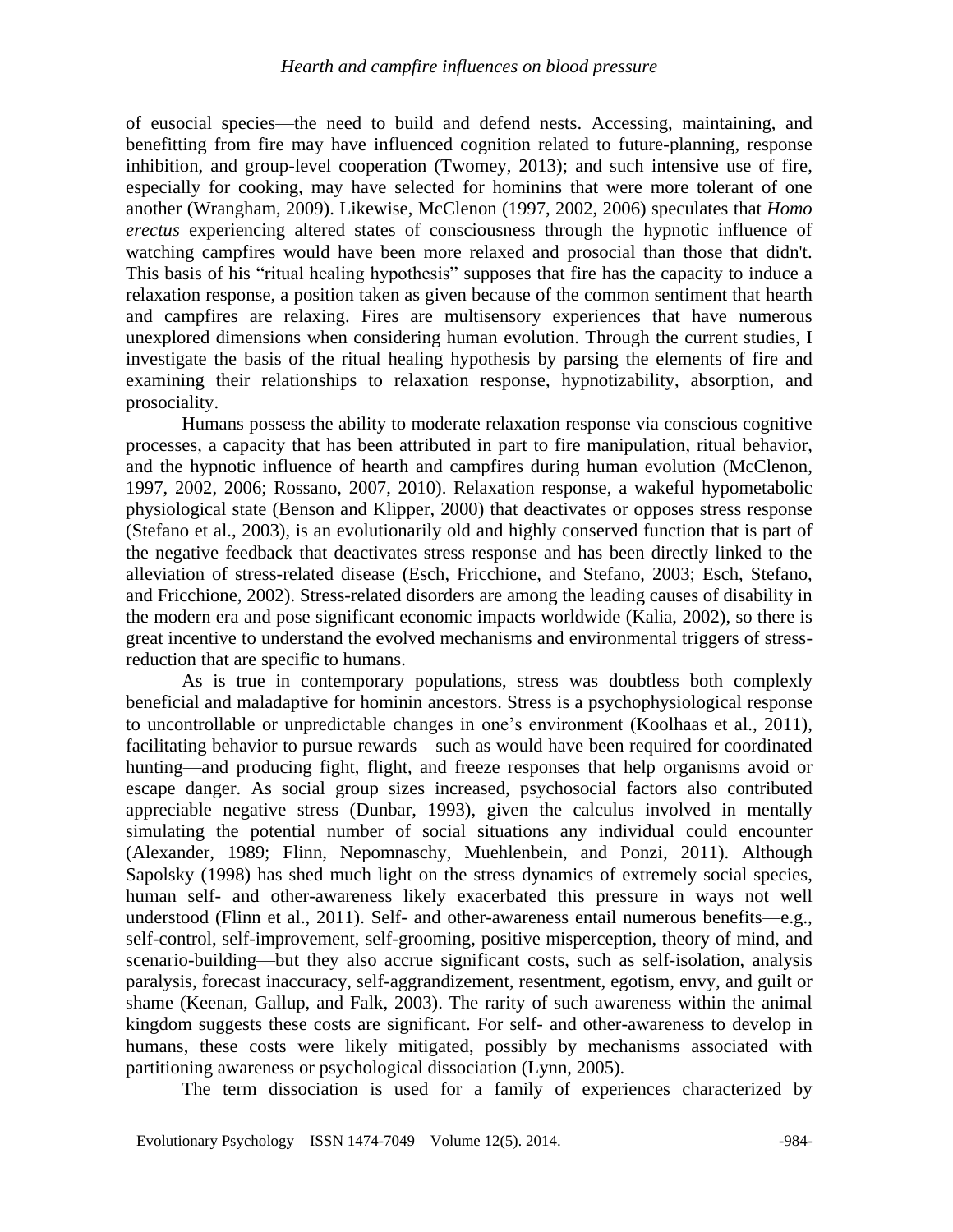combinations of depersonalization, derealization, and absorption. These range from the common and normal, such as "zoning out" while reading a book or playing a game, to the rare and aberrant, as with dissociative disorders. Theoretical approaches tend toward either a "psychiatric-adaptive" or an "anthropological-discursive" model (Seligman and Kirmayer, 2008). The evolutionary approach underlying ritual healing theory holds that dissociation is basically adaptive and functions to reduce or filter stress (Ludwig, 1983; McClenon, 2006), but in cultural manifestations dissociation also has social and rhetorical meanings (Seligman and Kirmayer, 2008). Although analogs appear in other species (Schauer and Elbert, 2010), it is important to acknowledge that dissociation is not a unified neural structure with a single essence—the varieties of dissociative phenomena simply share the trait of featuring cognitive mechanisms that relinquish or direct information processing away from the social self (Kirmayer, 1994). Dissociation is a feature of ritual and non-ritual social behavior cross-culturally (Kirmayer, 1994; Seligman and Kirmayer, 2008), but it is difficult to discover when in evolutionary history this animal capacity was enhanced. One possibility is that it developed in concert with language.

Several scholars suggest language, cooperation, and group size arose synergistically and may have been pushed by the increased necessity of maintaining fires as humans moved into geographic regions that suffered global cooling following the Mount Toba eruption ~71,000 years ago (Ambrose, 1998; Burton, 2009; Gamble, Gowlett, and Dunbar, 2011; Gowlett, 2006, 2010; Rossano, 2007, 2010; Twomey, 2013; Wrangham, 2009). Fires have been manipulated since roughly 1 million years ago (Berna et al., 2012), but there is as yet no evidence of hominin knowledge of ignition or kindling until the Upper Paleolithic, approximately the same period when evidence appears for elaboration of symbolic communication (Gowlett, 2006, 2010; Twomey, 2013). This suggests that ancestral groups migrated, were successful and grew in size, and then were pressured by environmental change to better control fire as temperatures dropped. The inability to start fires would have required groups to coordinate activities to access and maintain them. This continual cooperation would have put pressure on cognitive capacities for social tolerance, conceiving of others as collaborators in future cooperation, episodic memory to understand past ecological problems, extended working memory of operations associated with fire maintenance, and protolanguage to coordinate collective activities and intentions (Gowlett, 2006, 2010; Rossano, 2007, 2010; Twomey, 2013; Wrangham, 2009).

Campfires are still used as social pivots in modern societies, even when other forms of light, warmth, cooking, and predator avoidance are available (see Figure 1). Fireplaces are often kept in houses purely for decorative purposes, despite actually reducing heating efficiency; TV channels and video recordings feature Yule fires that people watch; candle flames are frequently used as visual foci for meditation; and virtual fires are marketed under the auspices of promoting relaxation and used in therapeutic biofeedback (e.g., Riva et al., 2010). Indeed, most other species avoid fire, save a few that use charcoal as medicine or harvest other creatures serendipitously roasted in wildfires (Burton, 2009), a distinction that seems to have had profound influences beginning approximately 400–800 thousand years ago (Twomey, 2013).

As hominin ancestors sat around hearth and campfires, they may have experienced secondary relaxation benefits, particularly in the dark when other stimuli were limited and firelight was the only thing to see well or focus on (McClenon, 1997). At night, circadian rhythms and the properties of fire converge for hallucinatory effects, which may have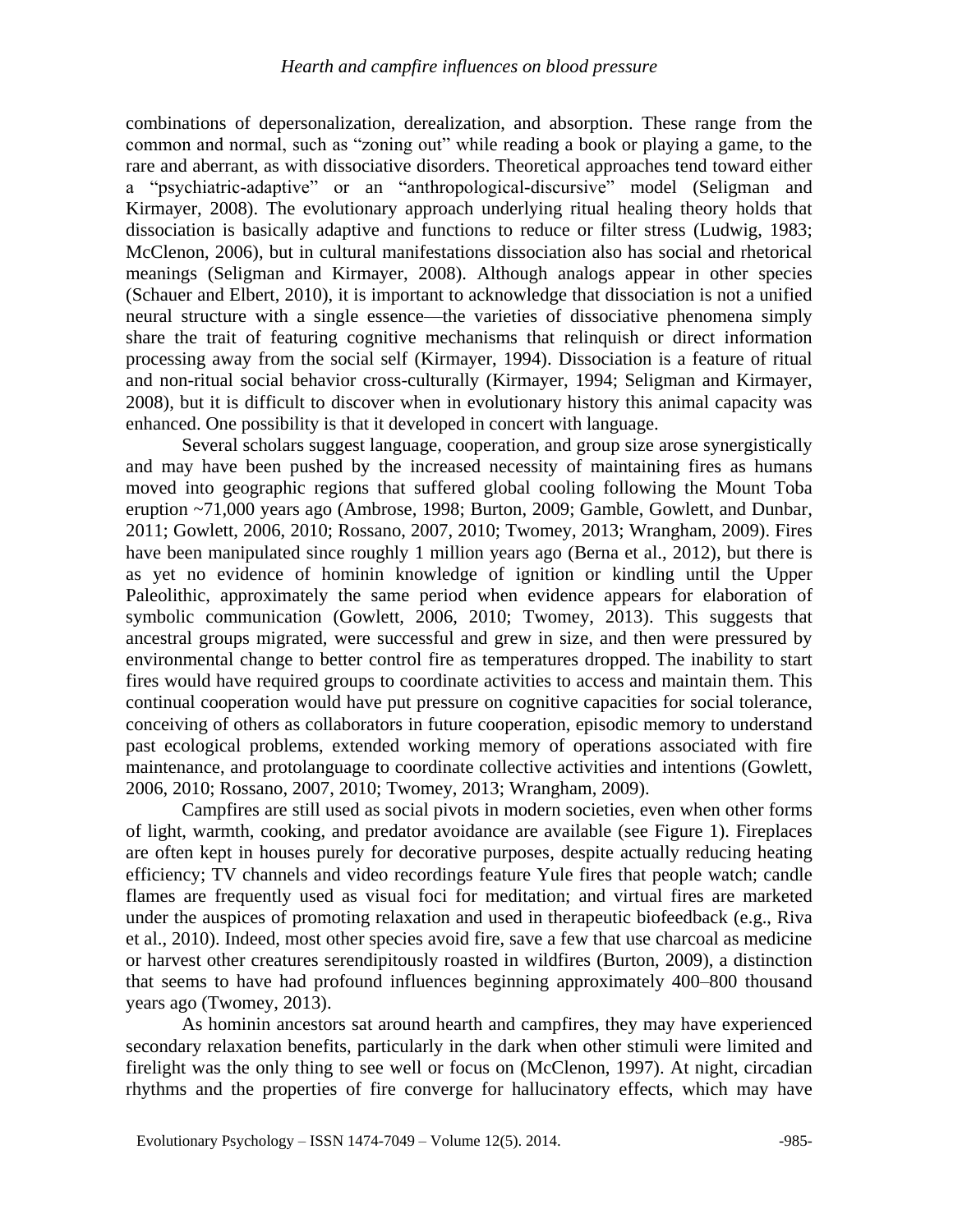influenced the emergence of religio-ritual behaviors (McClenon, 1997, 2002, 2006). Konner (1985) reports that among the !Kung San foragers of the Kalahari Desert, there was likely a synergy between the music, dancing, hyperventilation, smoke inhalation, and staring into flames that produced an effect unlike any other. A parlor trick at the heart of the children's game Bloody Mary affirms the visual distortions firelight can create in the dark (Caputo, 2010). Additionally, close proximity fire could have benefited social behavior through the influences of blue spectrum light on mood and other cognitive processes (Burton, 2009).

Figure 1. Humans build nests around fires and enjoy the mesmeric effects when camping, even though more efficient resources are available



Photo courtesy of Heath Kinzer

The model I have outlined for a cognitive evolutionary influence of fire via its relaxation effects is based in part on the common sentiment that firelight is relaxing and that relaxed people are more amiable, but neither this supposed absorptive-hypnotic influence nor a link to prosociality have been empirically verified. Therefore, through the project outlined in this article, I tested the hypothesis that the properties of hearth and campfires influence relaxation by reducing blood pressure and that this reduction is enhanced by hypnotizability, absorption, and prosociality. Because fire is a multisensory and often social experience and it would otherwise be difficult to assess what was influencing blood pressure, I used experimental conditions to parse sensory and social elements and test the following predictions:

- 1. Watching a fire should result in lower blood pressure than a control condition.
- 2. An audiovisual fire experience should result in lower blood pressure than a control condition.
- 3. An audiovisual fire experience should result in lower blood pressure than merely watching a fire with no sound component.
- 4. Hypnotizability, absorption, and prosociality should interact with the fire stimulus to increase relaxation response.

This project changed over time because of feedback from participants and preliminary analyses, and I therefore present it as three studies conducted in conjunction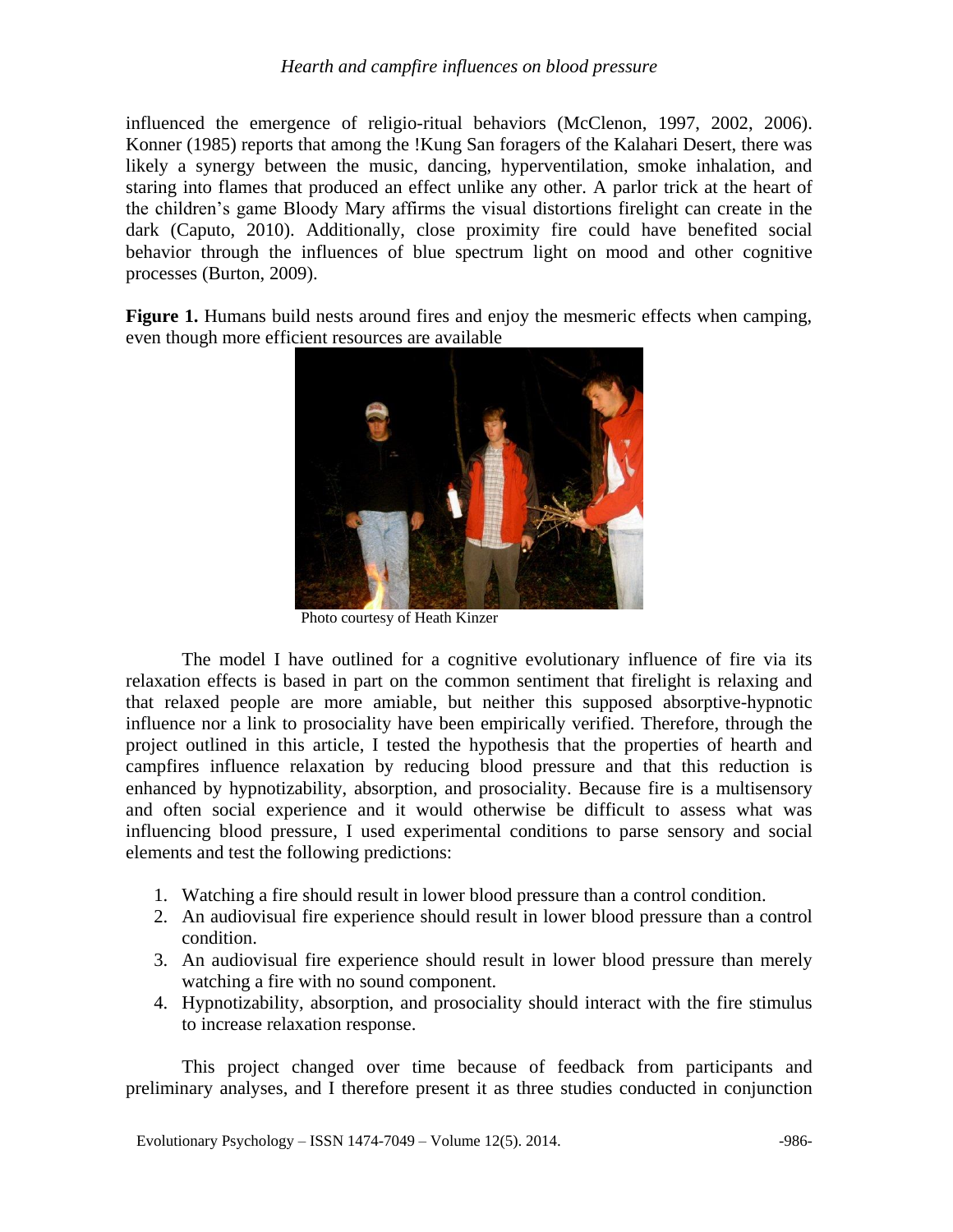with a number of undergraduate research assistants. Protocols for all three studies as outlined below were approved by the University of Alabama Institutional Review Board.

### **Study 1**

# **Materials and Methods**

Data were collected by undergraduate assistants, who recruited 64 adults (51 women), ages 19–36 ( $M \pm SD = 21.8 \pm 3.84$ ), via University of Alabama courses and community postings from September 2010—May 2011 to complete study questionnaires and measurements. After obtaining contact information from potential participants, an email was sent explaining the study and what it entailed. Participants were scheduled to come to our lab and complete study protocols. I excluded one person who reported taking medication known to control blood pressure, leaving a total of 63 participants for analysis.

Upon arrival, participants provided informed consent, completed a questionnaire, and were assessed for hypnotizability, which took approximately 10 minutes, allowing their heart rates to return to steady-state before the first blood pressure measure. The survey queried sex; age; ethnicity; occupation; education level; major, grade point average, and credit hours (if student); social status (Singh-Manoux, Adler, and Marmot, 2003); relationship status; medication; social support (Blake and McKay, 1986); perceived stress (Cohen and Williamson, 1988); and religiosity (Rohrbaugh and Jessor, 1975).

Hypnotizability was assessed using the eye-roll test (Spiegel, 1972), which entails rotating one's eyes toward the top of the head while keeping the head still, then slowly rolling one's eyelids down while continuing to look up (see Figure 2). The amount of sclera visible during the upgaze and roll (or squint if they cannot roll) is assessed on a 5-point scale (or 4-point scale for squints if they cannot roll their eyes down;  $0 =$  least sclera visible/least hypnotizable). A team of trained raters conducted scoring to achieve agreement. Despite a 75% success rate in predicting hypnotizability in clinical cases, the validity of the eye-roll test relative to other hypnotizability measures is only 0.22 (Hilgard, 1981, 1982), but it has the benefit of providing a spot assessment not possible via other methods.

Figure 2. Upgaze (a and b) and eye roll (c and d) variations associated with hypnotic capacity



Evolutionary Psychology – ISSN  $1474-7049$  – Volume 12(5). 2014.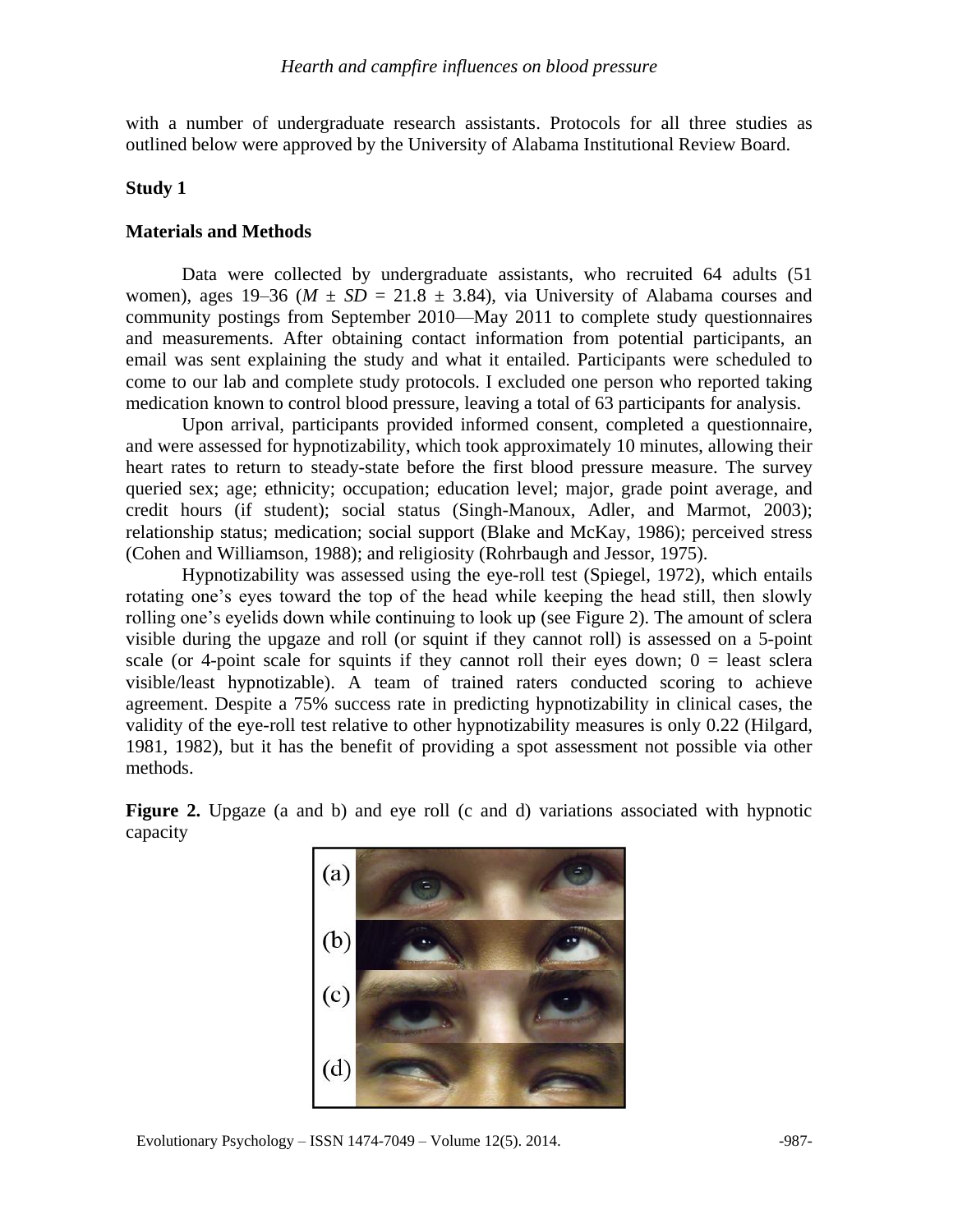Blood pressures were assessed with regard to a 5-minute fire simulation on a computer screen as the experimental condition and a 5-minute blank computer screen as the control condition. Blood pressure was measured in millimeters of mercury (mmHG) before and after each condition using an Omron HEM-711 automatic blood pressure monitor (Omron Healthcare, Inc., Bannockburn, IL), which has reliability equivalent to mercury sphygmomanometers (Rotch, Dean, Kendrach, Wright, and Woolley, 2001). The fire condition involved watching a randomly assigned digital recording of either a hearth or campfire (*Ambient Fire*, Jumby Bay Studies, 2006) with the sound muted (see Figure 3). In the control condition, participants merely watched a blank computer screen (i.e., powered off). Conditions were administered on a 19" computer monitor while wearing noisecancelling headphones in a darkened office with the doors closed and noise kept to a minimum, though an experimenter remained in or just outside the room to monitor the session. The headphones limited exposure to distractions outside the room so participants could focus more easily in both conditions. The darkened room was meant to simulate nighttime fireplace or campfire environments, when outside lights would be dimmed or absent. Participants sat with their faces approximately 30–40" from the screen in a cushioned desk chair with armrests, rollers, and a straight back. They were asked to turn off their cell phones and other devices and not do anything else while watching the screen, though they could move slightly or make adjustments if need be. Participants were randomly assigned to either the control or muted-fire first and completed both conditions. Room temperature was monitored continually throughout both conditions  $(M \pm SD =$ 74.8°F  $\pm$  3.70, min/max = 67.5/83.6) and controlled for in preliminary analyses, but made no statistical difference.

**Figure 3.** Screenshots of hearth and campfire videos used in fire conditions



I analyzed the data using SPSS version 20 for Windows (IBM Corp., Armonk, NY). I calculated descriptive statistics for demographic and dependent variables and, following the recommendation of Simmons, Nelson, and Simonsohn (2011), have provided statistics of only those measures used for analyses. To test the hypothesis that the muted-fire condition would influence blood pressure reduction relative to the control condition, I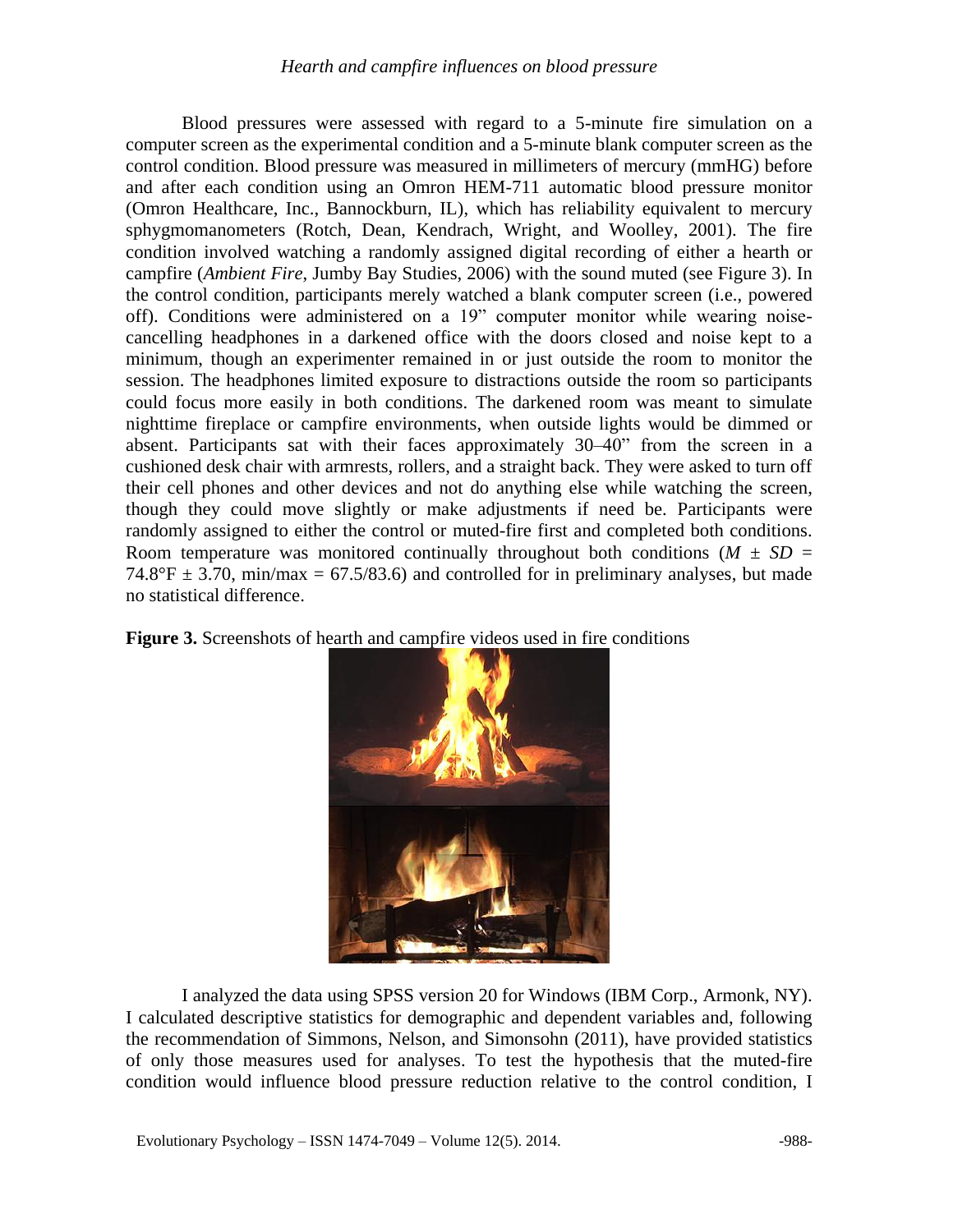compared mean systolic and diastolic blood pressure (pre- and posttest) using paired samples *t*-tests and considered results significant at *p* < .05.

#### **Results**

There were significantly more women than men in the sample, and the mean age was relatively low, reflecting a preponderance of college-age participants. These subjects were ethnically representative of the community, with 89% self-reporting as white, 9% as African-American, 2% as Hispanic, and 2% not answering. Seventy-eight percent were college students and 44% were single, with the remainder in some type of relationship. Subjects were predominantly upper-middle status  $(M \pm SD = 6.7 \pm 1.34)$ , according to selfreport on a 10-point scale  $(1 =$  least money/education, worst job, and fewest friends) and average in hypnotizability  $(M \pm SD = 2.6 \pm 1.03)$ .

Fifty-seven percent of participants received the fire condition first. Mean systolic blood pressure across all three measures was 115.7 mmHG, and mean diastolic pressure was 75.0. Comparison of the blood pressure of women (systolic:  $M \pm SD = 117.2 \pm 9.75$ ; diastolic:  $M \pm SD = 75.6 \pm 9.65$ ) and men (systolic:  $M \pm SD = 127.0 \pm 12.25$ ; diastolic:  $M \pm$  $SD = 75.6 \pm 12.92$ ) at the first measure indicated a significant difference in systolic pressure,  $t(62) = -3.0$ ,  $p = .004$ , but not diastolic pressure,  $t(62) = 0.01$ ,  $p = .99$ .

In testing the hypothesis, as Figure 4 illustrates, there was a significant decrease in systolic blood pressure in the muted-fire condition ( $M \pm SD = 3.21 \pm 9.35$ ),  $t(62) = 2.72$ , *p*  $= .01$ , and a non-significant decrease in diastolic pressure ( $M \pm SD = 2.05 \pm 10.51$ ),  $t(62) =$ 1.55,  $p = .13$ . In the control condition, a systolic decrease was borderline significant ( $M \pm$  $SD = 2.10 \pm 8.50$ ,  $t(62) = 1.96$ ,  $p = .06$ , and diastolic pressure increased slightly from preto posttest  $(M \pm SD = -0.89 \pm 7.69)$ ,  $t(62) = -0.92$ ,  $p = .36$ . Randomization of hearth or campfire had no effect.

**Figure 4.** Study 1 comparisons of mean blood pressure with paired samples *t*-tests indicate a significant pre-post decrease for systolic pressure in the muted-fire condition



Note. *p*-values shown above bars; Error bars represent 95% CI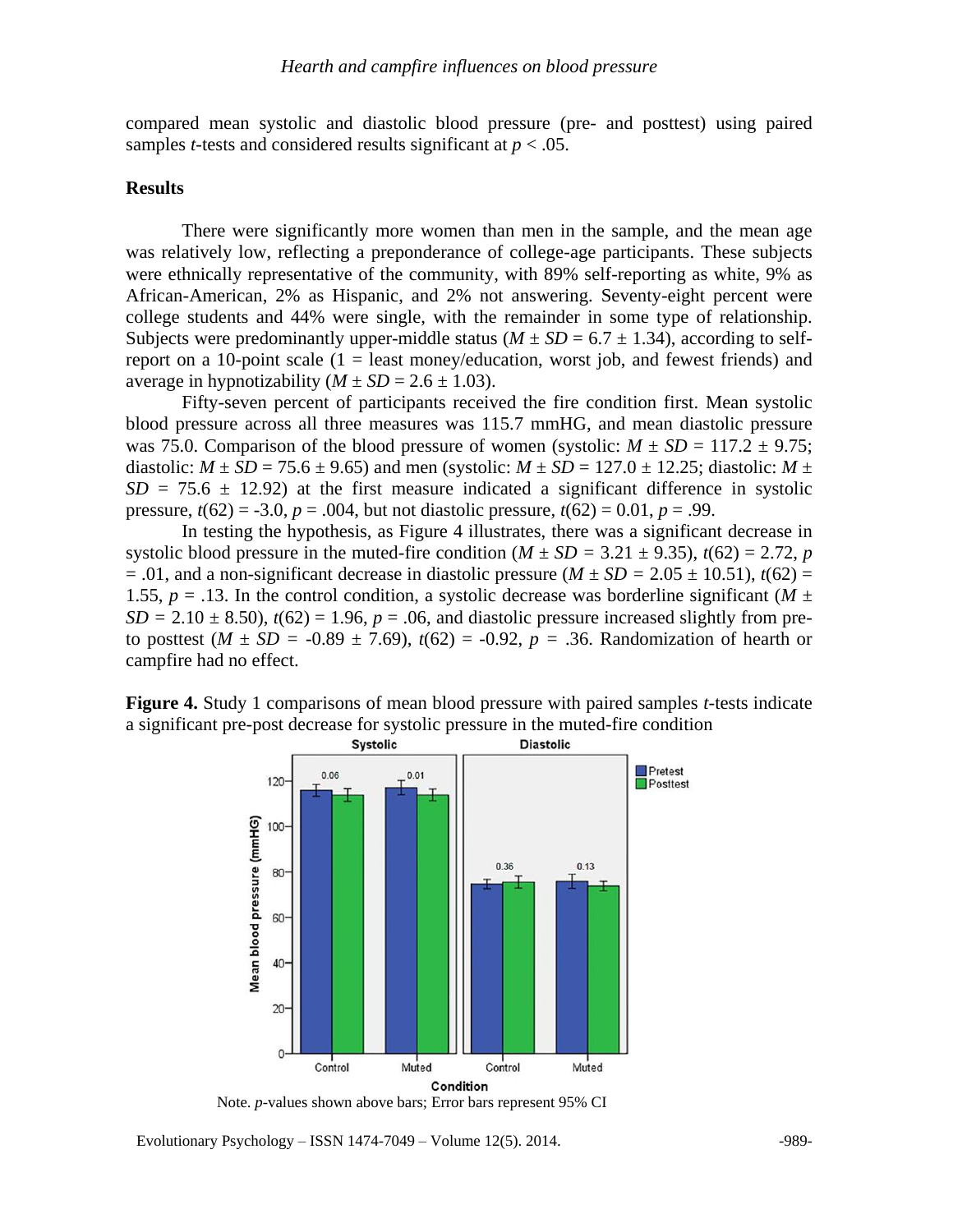### **Discussion**

The prediction that fire is captivating because of its visual flickering, influencing a relaxation response, was partially supported by reductions in blood pressure in the mutedfire condition, especially compared to the increase in diastolic pressure in the control. However, the short durations and anecdotal reports by participants that both conditions were unrealistic though somewhat relaxing indicated the need for modifications.

# **Study 2**

## **Materials and Methods**

Study 2 was conducted from September 2011—May 2012. One hundred nine additional participants were recruited in the same manner as Study 1 and tested with regard to 5-minute muted-fire, fire-with-sound, and blank computer screen conditions. Of these additional subjects, six were excluded because blood pressure measures were incomplete. The combined total sample of data from Study 1 and Study 2 participants retained for analysis came from 121 women and 46 men, ages  $19-53$  ( $M \pm SD = 21.5 \pm 4.3$ ).

The hearth- and campfire-with-sound condition included naturalistic crackling noises and, for the campfire, faint nature ambience delivered through the headphones, which provided a more natural simulation. Because populations and protocols for Study 1 and Study 2 were the same except for the addition of a new condition, samples were combined for hypothesis testing. I assessed blood pressure changes and the influence of hypnotizability using repeated measures analyses of variance (ANOVA), controlling for the sex disparity in the sample, established age-related variation in blood pressure (Franklin et al., 1997), and trial sequence. To assess differences between group combinations, I used post-hoc pairwise comparisons with Bonferroni adjustments (by multiplying the *p*-value by the number of comparisons). All other protocols and analyses were the same as those in Study 1.

#### **Results**

As with Study 1, the majority of participants were white (80%), upper-middle status  $(M \pm SD = 6.4 \pm 1.22)$  college students (97%), with minorities of African-American (4%), Hispanic (5%), and Asian (1%), with the remainder (11%) not answering; and they were average in hypnotizability  $(M \pm SD = 2.94 \pm 0.87)$ .

Among Study 2 participants, 33% received the fire-with-sound condition first, 37% received it as their second trial, and 30% received it last. Mean systolic blood pressure was 116.1  $\pm$  10.63 (women: *M*  $\pm$  *SD* = 112.7  $\pm$  8.64; men: *M*  $\pm$  *SD* = 125.2  $\pm$  10.06; *t*[101] =  $-8.0, p < .01$ ), and diastolic was  $73.7 \pm 8.29$  (women:  $M \pm SD = 73.2 \pm 8.03$ ; men:  $M \pm SD$  $= 75.1 \pm 8.88$ ;  $t[101] = -1.3$ ,  $p = 0.19$ ).

Differences among conditions in the combined sample of Study 1 and Study 2 participants are depicted in Figure 5 and indicate a significantly greater difference in systolic blood pressure ( $M \pm SD = 3.52 \pm 7.67$ ;  $t[101] = 4.63$ ,  $p = .001$ ) and diastolic blood pressure  $(M \pm SD = 2.31 \pm 10.69$ ;  $t[101] = 2.19$ ,  $p = .03$ ) in the fire-with-sound condition relative to muted-fire (systolic:  $M \pm SD = 1.48 \pm 8.79$ ;  $t[165] = 2.17$ ,  $p = .03$ ; diastolic:  $M \pm$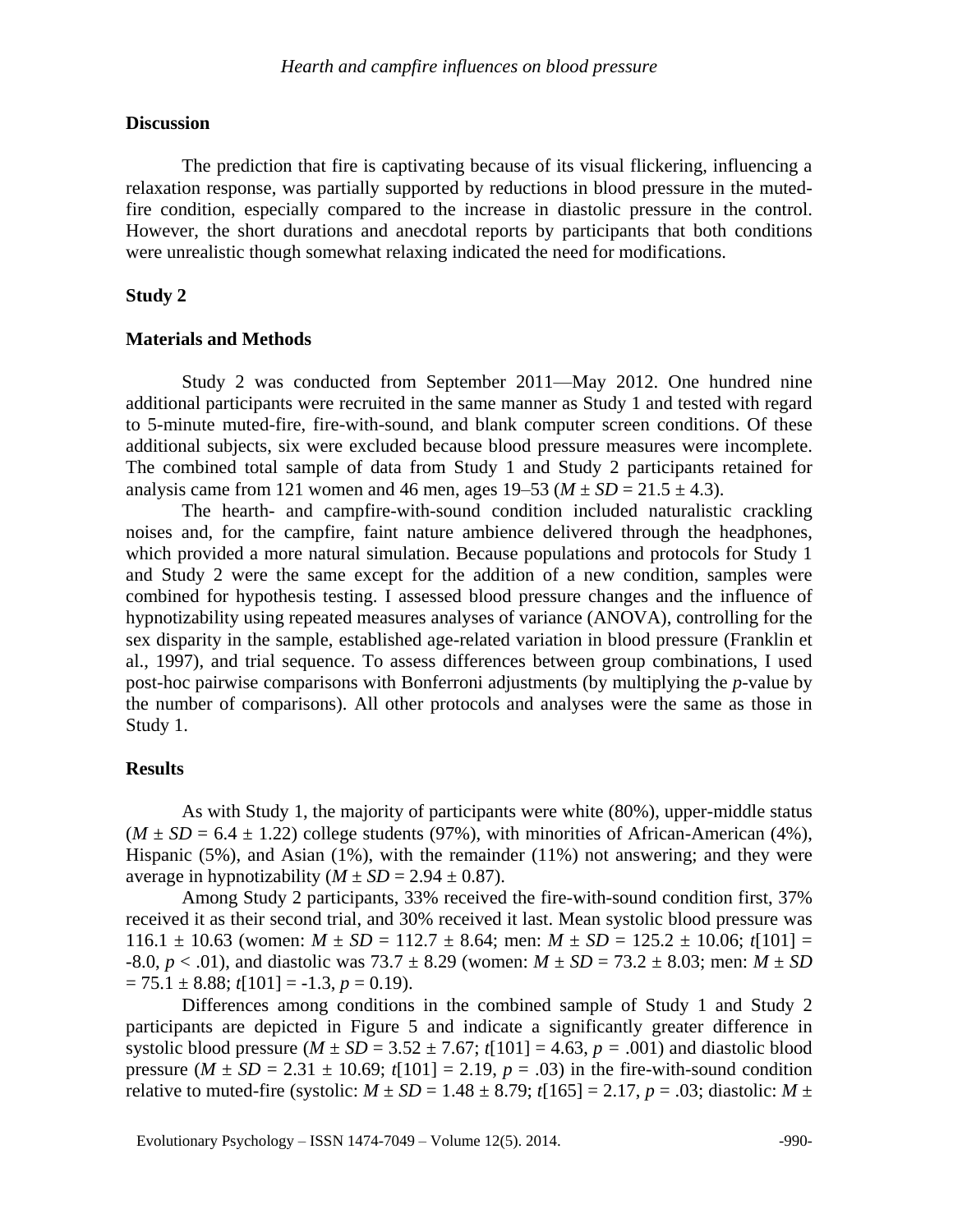$SD = 0.45 \pm 9.74$ ;  $t[165] = 0.59$ ,  $p = .56$ ) or control (systolic:  $M \pm SD = 2.02 \pm 8.03$ ;  $t[165]$  $= 3.25, p = 001$ ; diastolic:  $M \pm SD = 0.05 \pm 7.06$ ;  $t[165] = 0.10, p = .92$ ). However, Figure 5 also shows that the pretest blood pressure in the fire-with-sound condition was significantly elevated relative to the control (systolic:  $t[102] = 2.42$ ,  $p = 0.02$ ; diastolic:  $t[102] = 2.12$ , *p* = .04) and muted-fire (systolic: *t*[102] = 2.49, *p* = .01; diastolic: *t*[102] = 2.56, *p* = .01), despite trial randomization.

**Figure 5.** Comparisons of mean blood pressure with paired samples *t*-tests of combined Study 1 and Study 2 participants indicated significant pre-post decreases in all conditions for systolic pressure and only in the sound condition for diastolic pressure



One-way repeated measures ANOVAs were used to test for differences among groups and indicated a borderline significant influence of the condition, with a moderate effect size for systolic blood pressure,  $F(2, 100) = 2.90$ ,  $p = .06$ , partial eta<sup>2</sup> = 0.055. Posthoc pairwise comparisons with Bonferroni adjustments indicated a borderline significant difference between muted and sound conditions ( $p = .06$ ). However, two-way repeated measures ANOVA models including hypnotizability as a between-subject factor, conditionby-hypnotizability as a within-subjects factor, and controlling for sex, age, and trial sequence (see Table 1) were not significant and indicated the between-subjects effect for systolic blood pressure was largely due to age,  $F(1, 54) = 3.20$ ,  $p = .08$ , partial eta<sup>2</sup> = 0.054. There were no significant differences in diastolic measures and no significant interactions with hypnotizability or pairwise differences for systolic or diastolic pressure.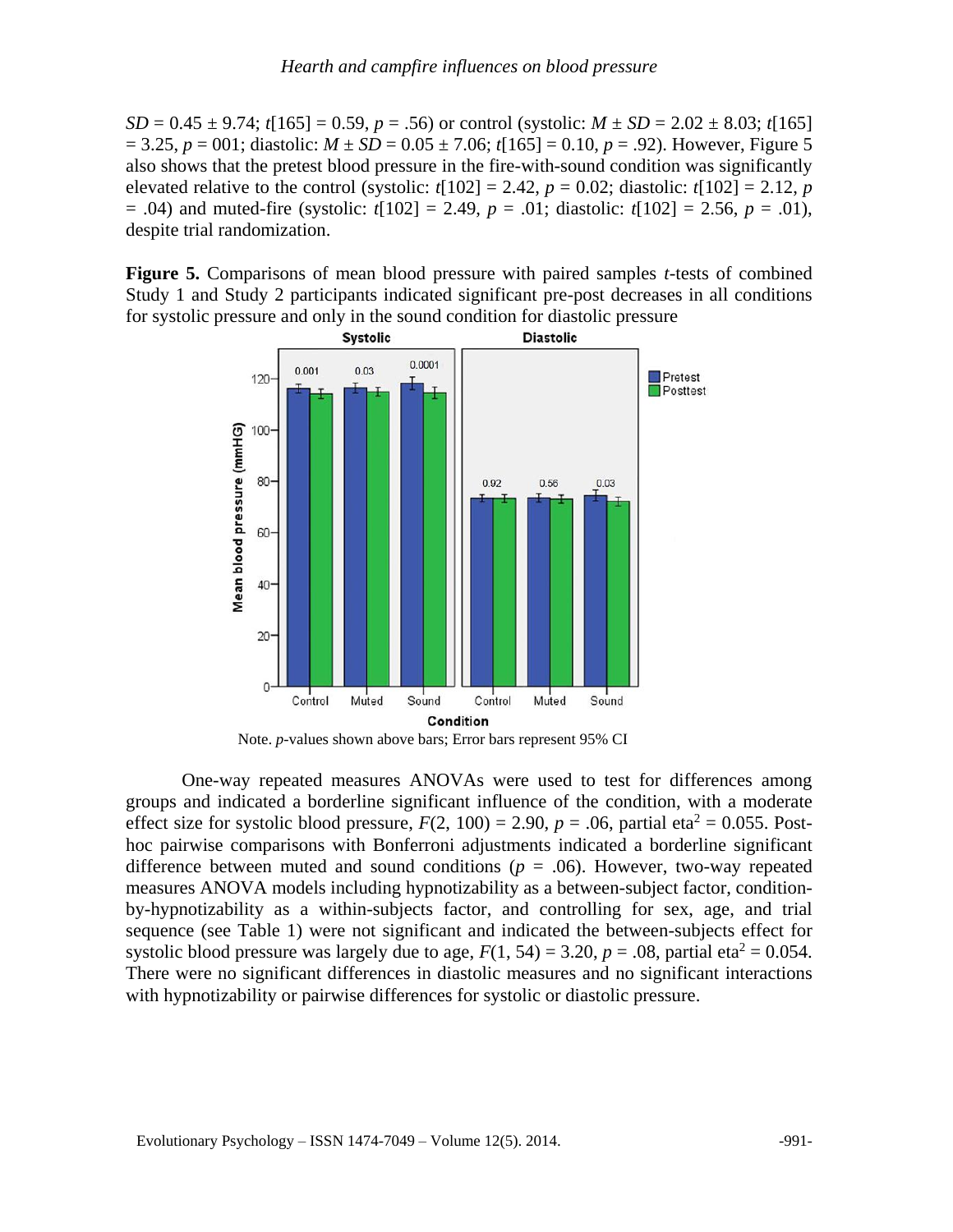|                                 | $\boldsymbol{F}$ | df     | $\boldsymbol{p}$ | Partial eta <sup>2</sup> |  |  |  |
|---------------------------------|------------------|--------|------------------|--------------------------|--|--|--|
| <b>Systolic Blood Pressure</b>  |                  |        |                  |                          |  |  |  |
| Within-subjects                 |                  |        |                  |                          |  |  |  |
| Condition                       | 1.7              | 2.168  | .18              | 0.020                    |  |  |  |
| Condition-x-hypnotizability     | 0.8              | 8,168  | .59              | 0.009                    |  |  |  |
| Between-subjects                |                  |        |                  |                          |  |  |  |
| Hypnotizability                 | 1.0              | 4,84   | .41              | 0.046                    |  |  |  |
| <b>Diastolic Blood Pressure</b> |                  |        |                  |                          |  |  |  |
| Within-subjects                 |                  |        |                  |                          |  |  |  |
| Condition                       | 0.6              | 2, 112 | .57              | 0.010                    |  |  |  |
| Condition-x-hypnotizability     | 0.5              | 8, 112 | .86              | 0.034                    |  |  |  |
| Between-subjects                |                  |        |                  |                          |  |  |  |
| Hypnotizability                 | 0.7              | 4.56   | .63              | 0.044                    |  |  |  |

**Table 1.** Two-way repeated measures ANOVA for systolic and diastolic blood pressures with sex, age, and trial sequence as covariates

#### **Discussion**

In study 2, I tested the revised hypothesis that fire with sound would produce the greatest relaxation effect and muted fire would be secondary in its influence, controlling for baseline variation in hypnotizability. I found a reduction from pre- to posttest in the firewith-sound condition that approached significance, but only with regard to systolic blood pressure; it is possible this effect was due to the relatively elevated blood pressure in the fire-with-sound pretest. Muted fire did not produce the effect I expected and, based again on post-experiment reports from participants, may have been an irritant because of its lack of other sensory components. Furthermore, the greater influence on systolic pressure according to the two-way ANOVA appears to have been age.

As with Study 1, participants reported that the period of time for each condition was so short the entire experiment felt like a relaxing respite from other obligations, indicating the need to extend trial durations in subsequent study.

#### **Study 3**

#### **Materials and Methods**

Ninety-five adults were recruited from September 2013—May 2014 for Study 3 via the same mechanisms as studies 1 and 2 but were sent a link to complete questionnaires online before being scheduled for the experimental conditions. Twenty-three did not arrive for the experimental portion, and another 11 did not provide enough information for inclusion, leaving 60 participants (53 women) for Study 3 analyses.

Feedback regarding Study 2 led to several modifications in Study 3. An expanded survey queried the following: experience with fireplaces and campfires, computers, television, and smartphones (to control for conditioning to fire- and screen-based relaxation); anxiety (to control for ability to relax during the experiment); absorption (as a better validated measure than the eye-roll test of ability to focus attention); and prosociality

Evolutionary Psychology – ISSN  $1474-7049$  – Volume 12(5). 2014.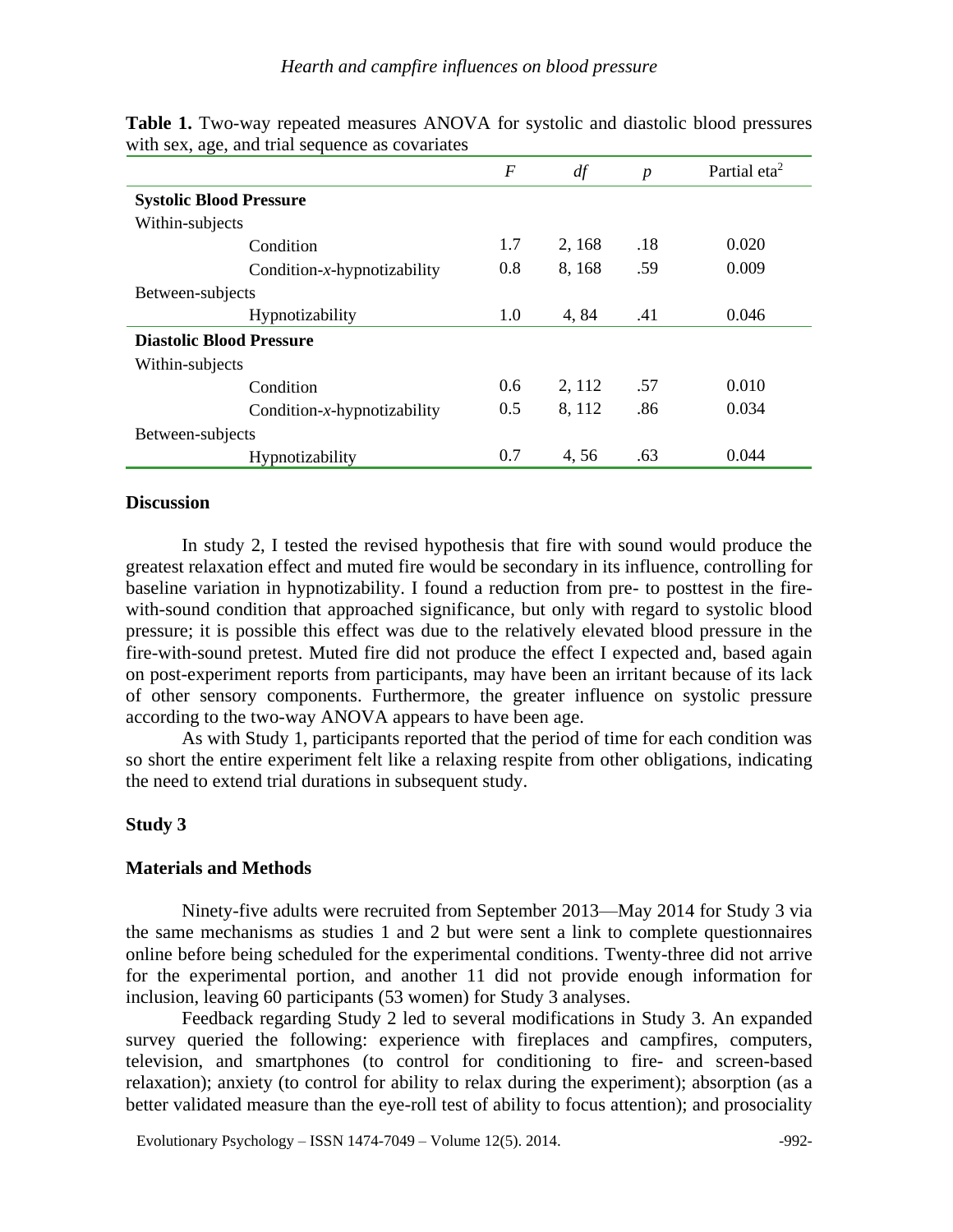(to test fire's theorized role in influencing cooperation and social tolerance). Caffeine, tobacco, and recreational drug use were queried as possible influences on blood pressure or relaxation but exhibited no associations. Participants were also asked to complete a paperand-pencil exit-survey upon finishing the experiment.

Absorption was measured using the Tellegen Absorption Scale (TAS—Tellegen and Atkinson, 1974) on a 5-point Likert array (Glisky, Tataryn, Tobias, Kihlstrom, and McConkey, 1991). TAS is a 34-item standardized survey and elicited a reliability coefficient of 0.92 for this study. Anxiety was measured using the State-Trait Anxiety Inventory (Spielberger and Gorsuch, 1983), which is a standardized survey including two 20-item subscales that measure anxiety with regard to one's current state and the degree to which it is part of one's general personality. Cronbach's alphas for state and trait anxiety were both 0.91, indicating excellent reliability, but state anxiety had a significantly lower response rate and was therefore excluded from analyses. Media and fire habituation were elicited with items querying the average number of leisure hours per week spent in front of a TV, computer, or smartphone  $(1 = \text{``none'' } 2 = \text{``1--2'' } 3 = \text{``3--5'' } 4 = \text{``5--9'' } 5 = \text{``10+''},$ and no/yes questions measured if one's family home had a fireplace that was regularly used, if the participant had gone camping often and built fires, or if the TV was the center of the family home. I tested these items for collinearity and, finding none, summed them to create a single variable. Prosociality was measured using 43 items from the Myer-Briggs Personality Inventory (Myers and McCaulley, 1988) and the Altruistic Personality Scale (Rushton, Chrisjohn, and Fekken, 1981). These combined items achieved an extremely reliable Cronbach's alpha of 0.85.

Because Study 1 and Study 2 participants indicated that all 5-minute conditions were relatively relaxing, condition lengths were extended to 15 minutes. Additionally, the blank computer screen control was replaced with an upside-down screenshot of the campfire used in the other conditions (see Figure 6). Given the hypothesis that the flickering light and sudden sounds may stimulate orienting response, the upside-down static fire retains the structural properties of the experimental fires (e.g., color, brightness, shapes) while eliminating and thus isolating other sensory aspects that may be effective. All other Study 3 protocols were the same as those in studies 1 and 2.

I conducted analyses using repeated measures ANOVAs as in Study 2.

**Figure 6.** Upside-down static campfire image used in study 3 to control for structural features of a normal fire

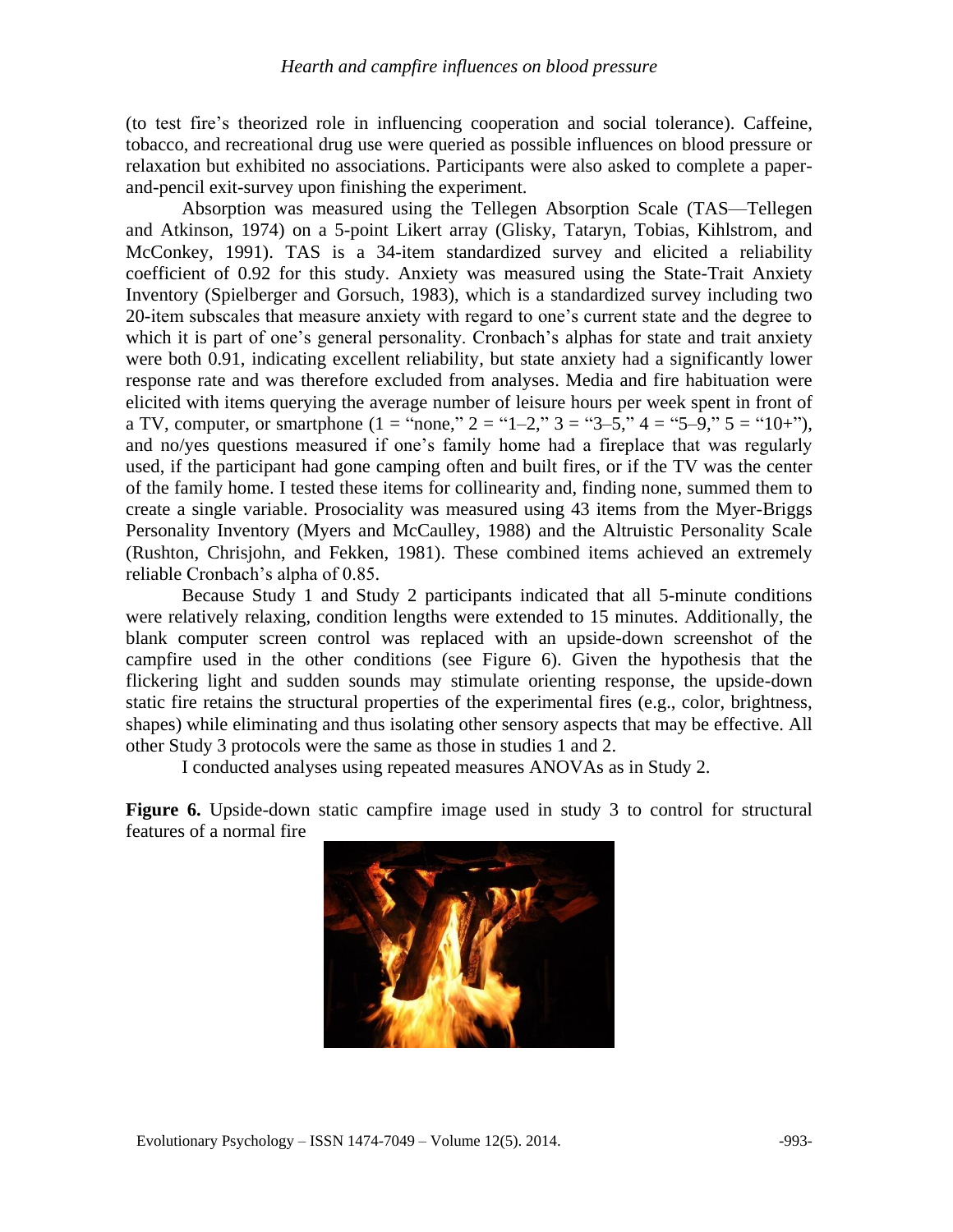# **Results**

As in studies 1 and 2, subjects were mostly white (69%), upper-middle status ( $M \pm$ *SD* = 6.4  $\pm$  1.53) college students (76%) with average hypnotic capacity (*M*  $\pm$  *SD* = 2.9  $\pm$ 0.66), and were also average in absorption  $(M \pm SD = 71.0 \pm 14.95)$ .

Thirty-eight percent of the participants received the fire-with-sound condition first, 35% received it second, and 27% received it third. Mean systolic blood pressure at the first measure was  $124.4 \pm 7.91$  (women:  $M \pm SD = 114.8 \pm 9.95$ ; men:  $M \pm SD = 134.0 \pm 5.86$ ; *t*[58] = -4.98, *p* < .001), and diastolic pressure was 72.6  $\pm$  7.93 (women: *M*  $\pm$  *SD* = 72.8  $\pm$ 8.11; men:  $M \pm SD = 72.4 \pm 7.74$ ;  $t[58] = 0.11$ ,  $p = .91$ ). Average change in blood pressure is depicted in Figure 7 and shows that blood pressure increased in the control (systolic:  $M \pm$ *SD* =  $-3.2 \pm 7.06$ ; diastolic: *M*  $\pm$  *SD* =  $-2.4 \pm 8.48$ ) and muted-fire (systolic: *M*  $\pm$  *SD* =  $-3.3$  $\pm$  7.06; diastolic: *M*  $\pm$  *SD* = -2.0  $\pm$  9.43) conditions but decreased in the fire-with-sound condition (systolic:  $M \pm SD = 5.9 \pm 7.36$ , diastolic:  $M \pm SD = 3.0 \pm 7.53$ ). However, the pretest blood pressure was significantly elevated in the fire-with-sound condition relative to the control (systolic:  $t[69] = 6.97$ ,  $p < .001$ ; diastolic:  $t[69] = 3.69$ ,  $p < .001$ ) or muted-fire (systolic:  $t[69] = 6.97$ ;  $p < .001$ ; diastolic:  $t[69] = 3.64$ ;  $p = 0.001$ ), despite randomization of the order of the conditions. Furthermore, posttest blood pressures were lower in the firewith-sound condition than for the control (systolic:  $t[66] = -1.32$ ,  $p = .19$ ; diastolic:  $t[66] =$ -1.85,  $p = .07$ ) and muted conditions (systolic:  $t[66] = -1.32$ ,  $p = .19$ ; diastolic:  $t[66] =$  $-1.85$ ,  $p = .07$ ). Though these latter differences were not statistically significant, they indicate a relatively large decrease overall in blood pressure for fire-with-sound.

**Figure 7.** Study 3 comparisons of mean blood pressure with paired samples *t*-tests indicated significant pre-post increases in systolic and diastolic in the control condition and in systolic in the muted condition but significant pre-post decreases in systolic and diastolic in the sound condition



Note. *p*-values shown above bars; Error bars represent 95% CI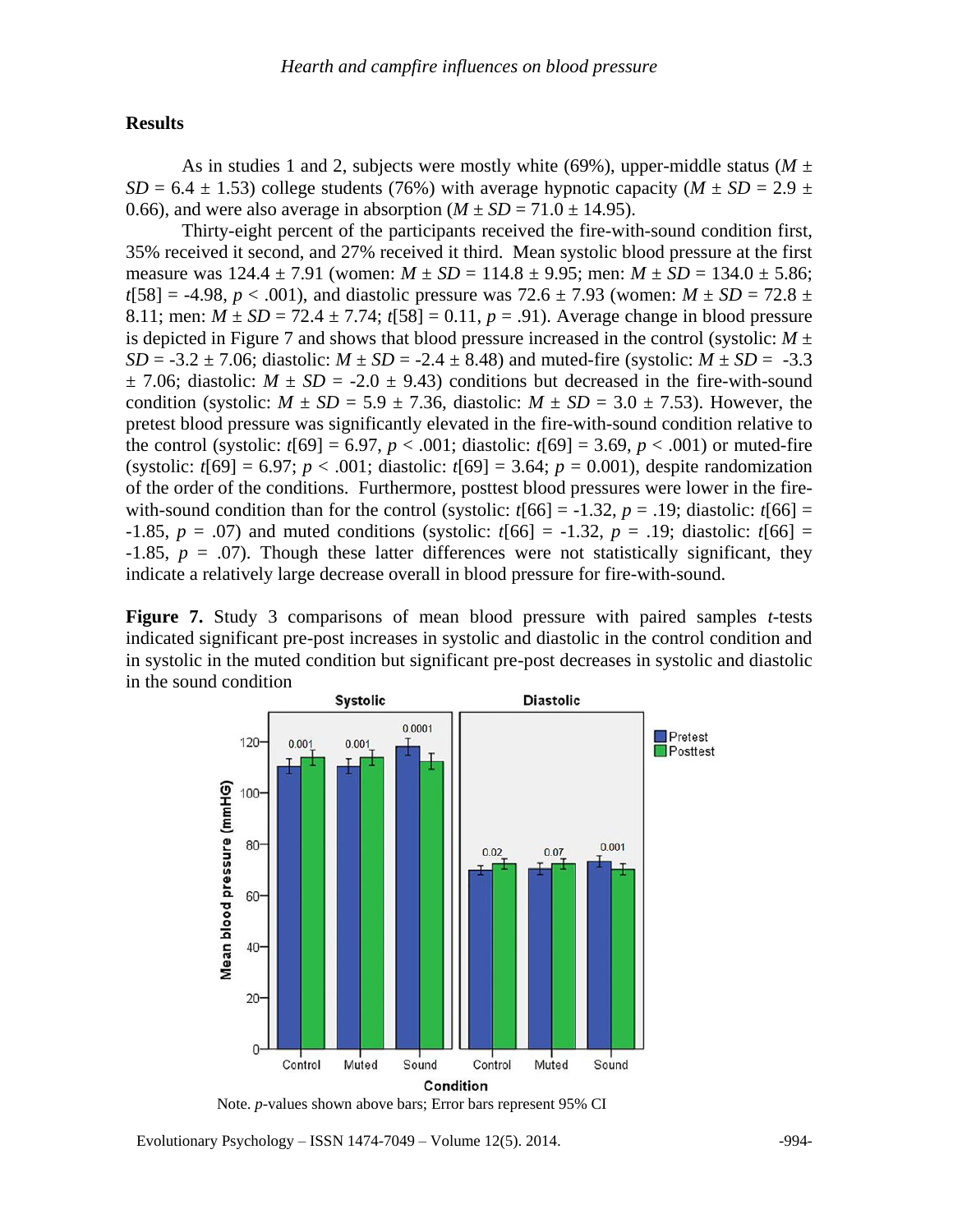A one-way repeated measures ANOVA indicated a significant influence of condition for systolic pressure with a large effect size,  $F(1, 66) = 45.04$ ,  $p < .001$ , partial  $eta^2 = 0.406$ . Post-hoc pairwise comparisons indicated significant differences between firewith-sound and control ( $p < .01$ ) and between fire-with-sound and muted-fire ( $p < .01$ ). I also found a significant difference with a large effect size for diastolic pressure,  $F(2, 65) =$ 7.40,  $p = .001$ , partial eta<sup>2</sup> = 0.185, with significant pairwise differences between fire-withsound and control ( $p = .001$ ) and between fire-with-sound and muted-fire ( $p = .01$ ).

I tested the influence of hypnotizability, absorption, and prosociality on these differences using two-way ANOVA models while controlling for sex, age, anxiety, screen/fire habituation, and trial sequence. As outlined in Table 2, the systolic multivariate model was borderline significant with a large effect size and a borderline significant within-subjects condition-by-prosociality interaction. Pairwise differences between firewith-sound and control and fire-with-sound and muted-fire remained significant ( $p = .03$ ). The diastolic multivariate model for condition and pairwise comparisons were not significant, but there was a significant within-subject condition-by-absorption interaction and a large between-subject effects for absorption and prosociality (see Table 2).

|                                 |                                 | $\boldsymbol{F}$ | df   | $\boldsymbol{p}$ | Partial eta <sup>2</sup> |
|---------------------------------|---------------------------------|------------------|------|------------------|--------------------------|
| <b>Systolic Blood Pressure</b>  |                                 |                  |      |                  |                          |
| Within-subjects                 |                                 |                  |      |                  |                          |
|                                 | Condition                       | 3.2              | 2,62 | .05              | 0.092                    |
|                                 | Condition- $x$ -hypnotizability | 1.3              | 4,62 | .28              | 0.077                    |
|                                 | Condition- $x$ -absorption      | 0.4              | 2,62 | .71              | 0.011                    |
|                                 | Condition- $x$ -prosociality    | 3.1              | 2,62 | .05              | 0.091                    |
| Between-subjects                |                                 |                  |      |                  |                          |
|                                 | Hypnotizability                 | 0.8              | 3,31 | .48              | 0.047                    |
|                                 | Absorption                      | 0.3              | 1,31 | .59              | 0.010                    |
|                                 | Prosociality                    | 3.0              | 1,31 | .10              | 0.087                    |
| <b>Diastolic Blood Pressure</b> |                                 |                  |      |                  |                          |
| Within-subjects                 |                                 |                  |      |                  |                          |
|                                 | Condition                       | 1.0              | 2,42 | .40              | 0.043                    |
|                                 | Condition- $x$ -hypnotizability | 0.2              | 4,62 | .93              | 0.013                    |
|                                 | Condition- $x$ -absorption      | 4.1              | 2,62 | .02              | 0.116                    |
|                                 | Condition- $x$ -prosociality    | 1.9              | 2,62 | .17              | 0.057                    |
| Between-subjects                |                                 |                  |      |                  |                          |
|                                 | Hypnotizability                 | 0.7              | 2,31 | .51              | 0.042                    |
|                                 | Absorption                      | 12.4             | 1,31 | .001             | 0.285                    |
|                                 | Prosociality                    | 8.3              | 1,31 | .01              | 0.212                    |

**Table 2.** Two-way repeated-measures ANOVAs for systolic and diastolic blood pressure with sex, age, anxiety, screen/fire habituation, and trial sequence as covariates

To understand the nature of these effects, I transformed absorption and prosociality into dichotomous variables based on their means (absorption:  $low = 42-71$ , high  $= 72-101$ ;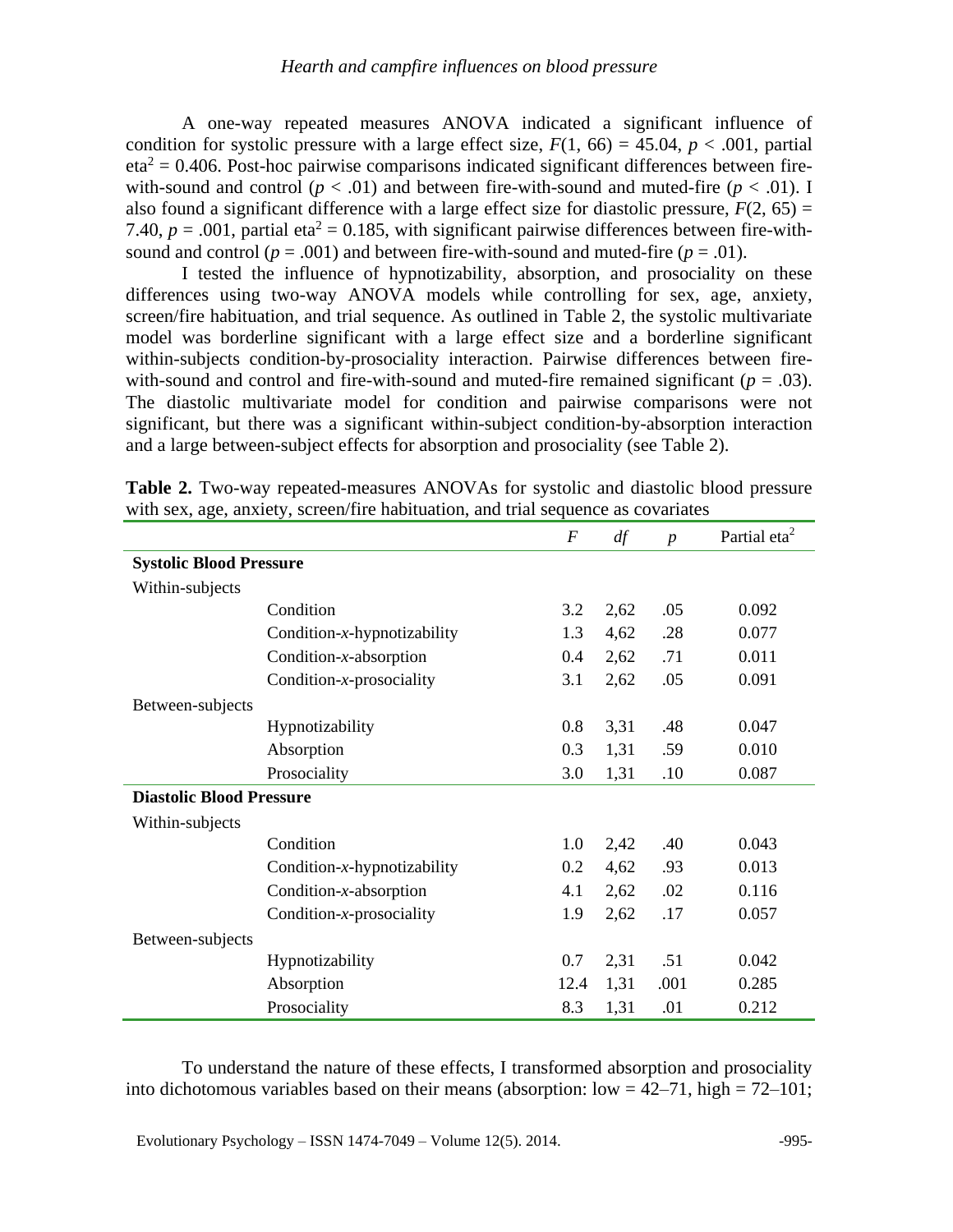prosociality: low =  $67-101$ , high =  $102-135$ ) so they could be plotted against pre-posttest blood pressure differences at each condition. Figures 8a and c suggest that those relatively higher in absorption were more relaxed in the control and muted-fire trials than participants with lower absorption, but the fire-with-sound condition not only produced the greatest relaxation effect, it did so amongst those with the lower absorptive capacities. Figures 8b and 8d illustrate a similar relationship with regard to prosociality, except that the relaxation effect is diminished in the fire-with-sound condition for those more highly prosocial.

**Figure 8.** Between-subjects effects of absorption (a and b) and prosociality (c and d) dichotomized as high/low and plotted against estimated marginal means of pre-posttest differences in systolic (a and c) and diastolic (b and d) blood pressure across conditions, controlling for sex, age, anxiety, screen/fire habituation, and trial sequence



Finally, 51% of Study 3 participants provided study feedback via the postexperiment survey. Thirty-eight percent of those respondents found the fire-with-sound condition the most relaxing, while 11% felt it was the muted-fire condition, and 1% preferred the control.

Evolutionary Psychology – ISSN  $1474-7049$  – Volume 12(5). 2014.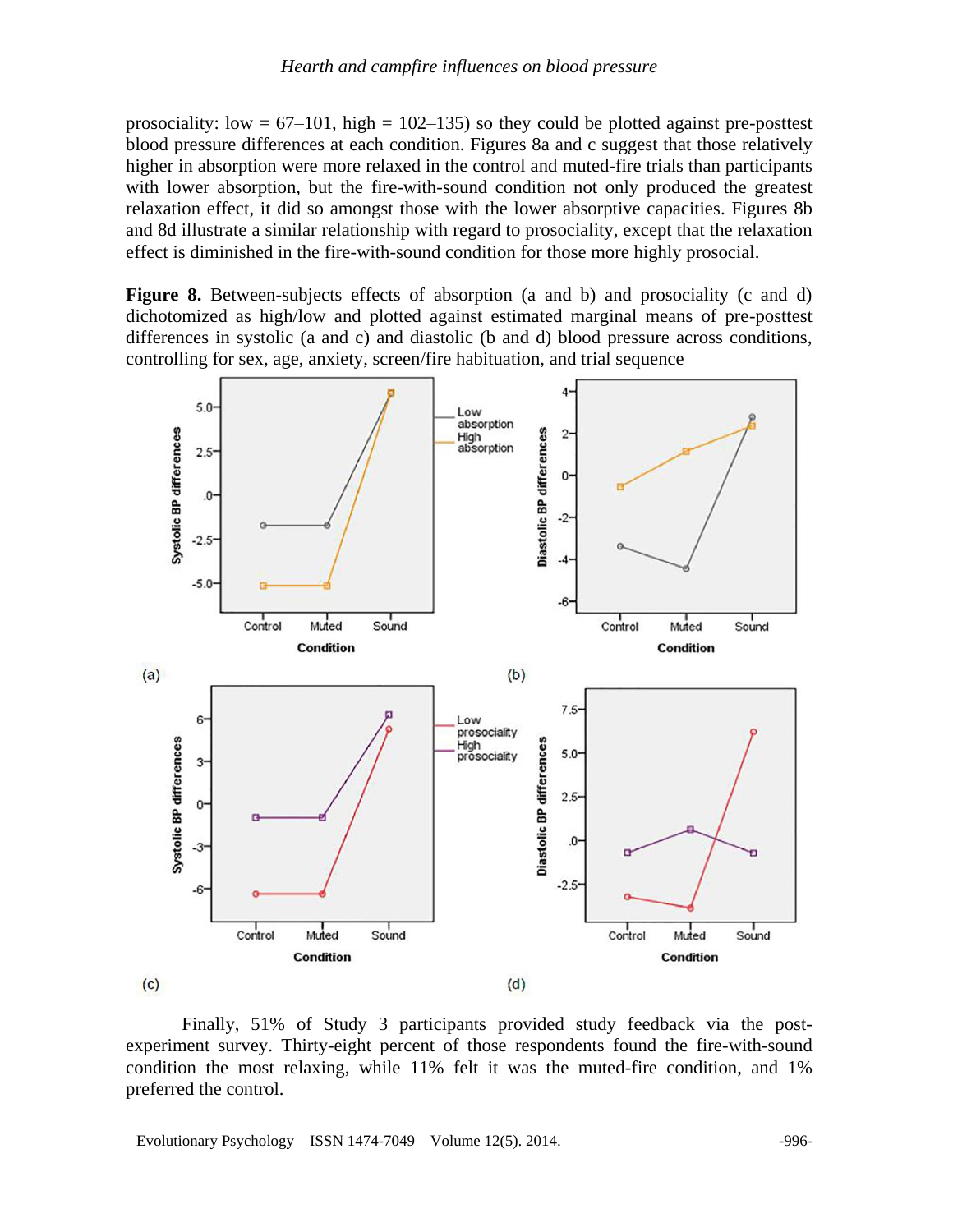#### **Discussion**

In Study 3, I found a significant decrease in blood pressure in the fire-with-sound condition and effects of absorption and prosociality. Although these effects were not consistent across models, they support the hypothesis that the fire-with-sound condition is the most influential in effecting relaxation response and involves focused attention and cooperative intent. The hypothesis that muted fire would be secondarily influential, however, was not supported.

By extending the duration of conditions and using a finer-grained control, Study 3 established the influential effect of fire-with-sound versus the other conditions as a multisensory experience rather than a visual effect. In fact, the upside-down image had unforeseen side effects, as several participants reported seeing faces in the image or that the inversion bothered them.

Despite validating Study 2's *t*-test and one-way ANOVA results, Study 3 also replicated a curious elevation in the pretest blood pressure for the fire-with-sound condition, which cannot be accounted for by trial sequence. Continued research should compare fire with sound to more naturalistic conditions to explore the physiological influences fireside environmental and circumstantial factors exert on relaxation response.

# **General Discussion**

Across three studies, I tested the common belief that staring into fires is relaxing, a rather noncontroversial supposition but one that lacked empirical support or explanations as to why fires might elicit said effect. I used a randomized, controlled pre-posttest paradigm that measured arterial blood pressure to investigate the model that fire's relaxing influence comes via hypnotic susceptibility (McClenon, 1997, 2002, 2006). Specifically, I hypothesized that just watching a fire without any other sensory stimuli would produce a hypnotic quiescence that would lower blood pressure relative to control conditions. In testing this with two different controls across three different studies, I found little support for a visual-only effect. My next hypothesis was that a combined audiovisual experience of fire would result in lower blood pressure than control conditions, which was supported in studies 2 and 3 through *t*-tests and when controlling for covariates in regression models. A third hypothesis was that the visual fire with sound would be more effective in producing relaxation than the fire without sound, which also was supported in studies 2 and 3. Finally, I predicted that hypnotizability, absorption, and prosociality would interact with the fire stimuli to increase relaxation response and, indeed, found absorption and prosociality predict the greatest degree of relaxation, particularly in the fire-with-sound condition.

Several overall conclusions can be drawn from these findings. First, it appears that fire with sound consistently produces reductions in systolic and diastolic blood pressure, and reductions grow stronger with temporal exposure. Second, muted fire produces an inconsistent effect, resulting in decreases in blood pressures in studies 1 and 2 but not much more—and sometimes less—than control conditions. It appears that initial relaxation in the muted-fire condition may get counteracted as participants grow bored or annoyed. Finally, there does not appear to be a steady linear increase in relaxation effect in moving from a blank screen as control (no visual pattern, no movement, no sound) to a static image (visual pattern, no movement, no sound) to muted fire (visual pattern, movement, no sound) to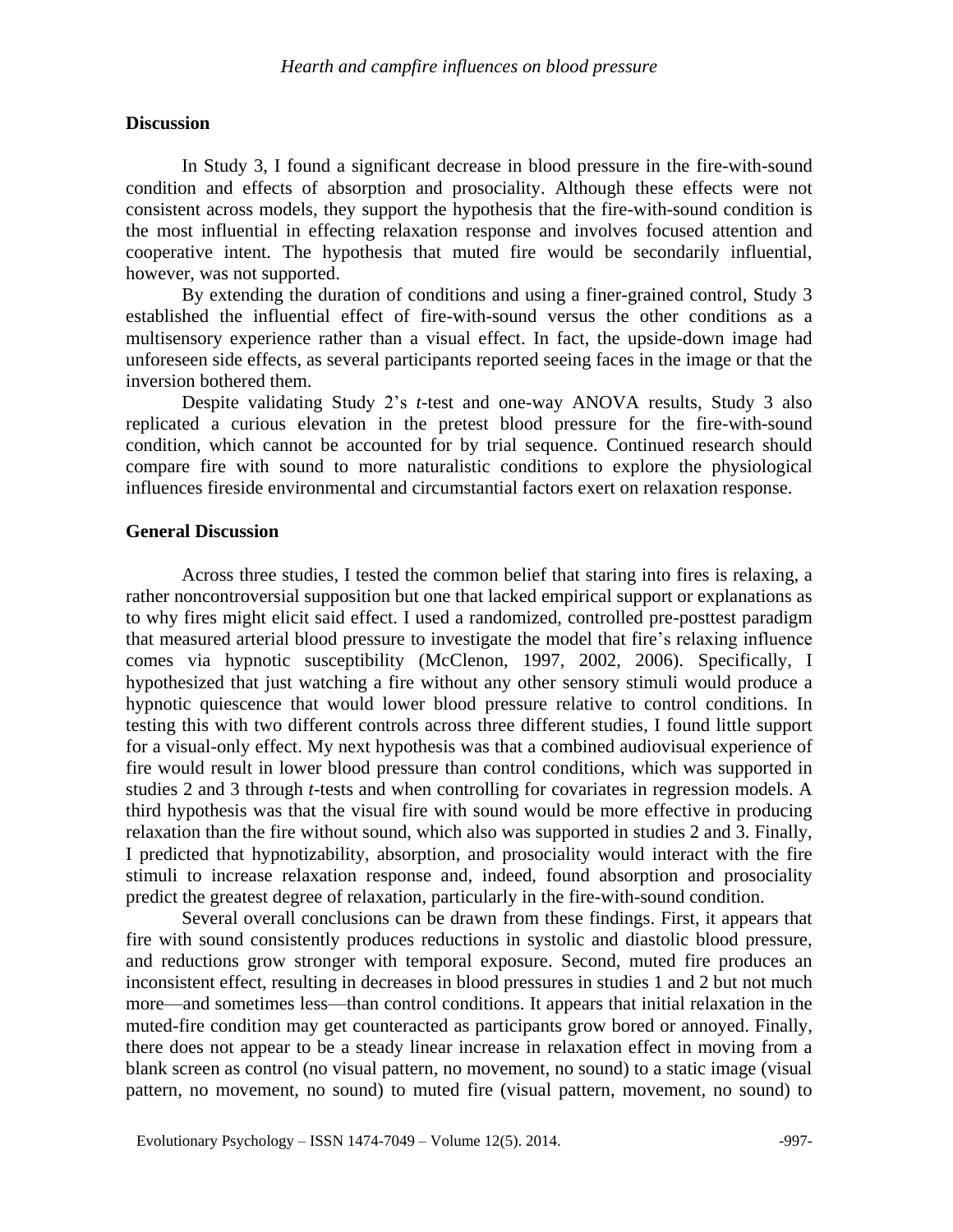auditory fire (visual pattern, movement, sound). Instead, it seems that a blank screen leads to modest relaxation, a static image has no relaxation effect, muted fire has variable effects, and fire with sound is consistently relaxing and increasingly so with greater exposure.

The blank screen appears to allow viewers to focus their attention and use their imaginations for relaxation, whereas the static image seems confusing and meaningless, leading to cognitive dissonance. Muted fire seems to allow for the visual focusing of attention, but the lack of sound may be distracting, leading viewers to listen for external sounds or get caught up in their own thinking and planning, since the experiments took place during the day in the midst of classes. This distraction effect likely increased with time, resulting in the increased pre-posttest blood pressures of Study 3. Fire with sound is visually and aurally naturalistic, allowing for multisensory absorption into the experience, and thereby provided the greatest relaxation effect. This was supported by the significant associations with absorption in Study 3 and greater relaxation for people higher in absorption, particularly in the fire-with-sound condition. Nevertheless, pre-posttest reduction in systolic pressure was observed across all three studies.

Greater variability in systolic than diastolic pressure is consistent with blood pressure research (Littler, West, Honour, and Sleight, 1978; Watson, Stallard, Flinn, and Littler, 1980), supporting the general hypothesis that sitting in front of a fire benefits relaxation response, but such fireside relaxation may be enhanced in social settings. Subjects were largely alone in this study, but those scoring higher in prosociality received greater relaxation benefits, supporting Wrangham's (2009) suggestion that manning fires may be functionally related to social gregariousness. Future research should consider fireside relaxation effects under varying social circumstances.

Stress reduction in the fire-with-sound condition also lends credence to the theory that fireside healing rituals could have benefited dissociative genotypes (McClenon, 1997, 2002, 2006). Although still speculative, understanding the relaxing influences of fire could be critical to unraveling mysteries of human cognitive evolution. For instance, selection to suppress prepotent selfish impulses in favor of cooperative planning and maintenance of fires (Rossano, 2007, 2010; Twomey, 2013) could have been abetted by relaxation effects (Hudetz, Hudetz, and Reddy, 2004). Susceptibility to relaxation appears to vary by circadian phase (Gorman and Lee, 2002) and, therefore, could be affected by time of day and fire-influenced phase shifts. Future tests can address this by controlling for time and varying the intensity of blue light (Vandewalle et al., 2007, 2010) and lux entering the eye (Burton, 2009).

Furthermore, given the theoretical role of fireside relaxation in enhancing dissociative phenotypes (McClenon, 1997, 2002) and associations among hypnotizability, absorption, and anomalous experience (Cardeña and Terhune, 2008), I expected to see an interaction between the experimental condition and hypnotizability and absorption, which are both aspects of or closely related to dissociation (e.g., Granqvist, Reijman, and Cardeña, 2011; Luhrmann, 2005; Snodgrass, Lacy, Dengah, Fagan, and Most, 2011; Winkelman, 2011). Consistent with Glisky et al. (1991), hypnotizability and absorption were positively associated in this study, but a significant effect was observed only with regard to absorption. Yet hypnotizability and absorption differ in that the former is more associated with suggestibility and the latter subject to conditioning (Zachariae, Jorgensen, and Bjerring, 2000; Zachariae et al., 2007). People high in absorption may be more sensitive to minute psychological and physiological changes associated with autonomic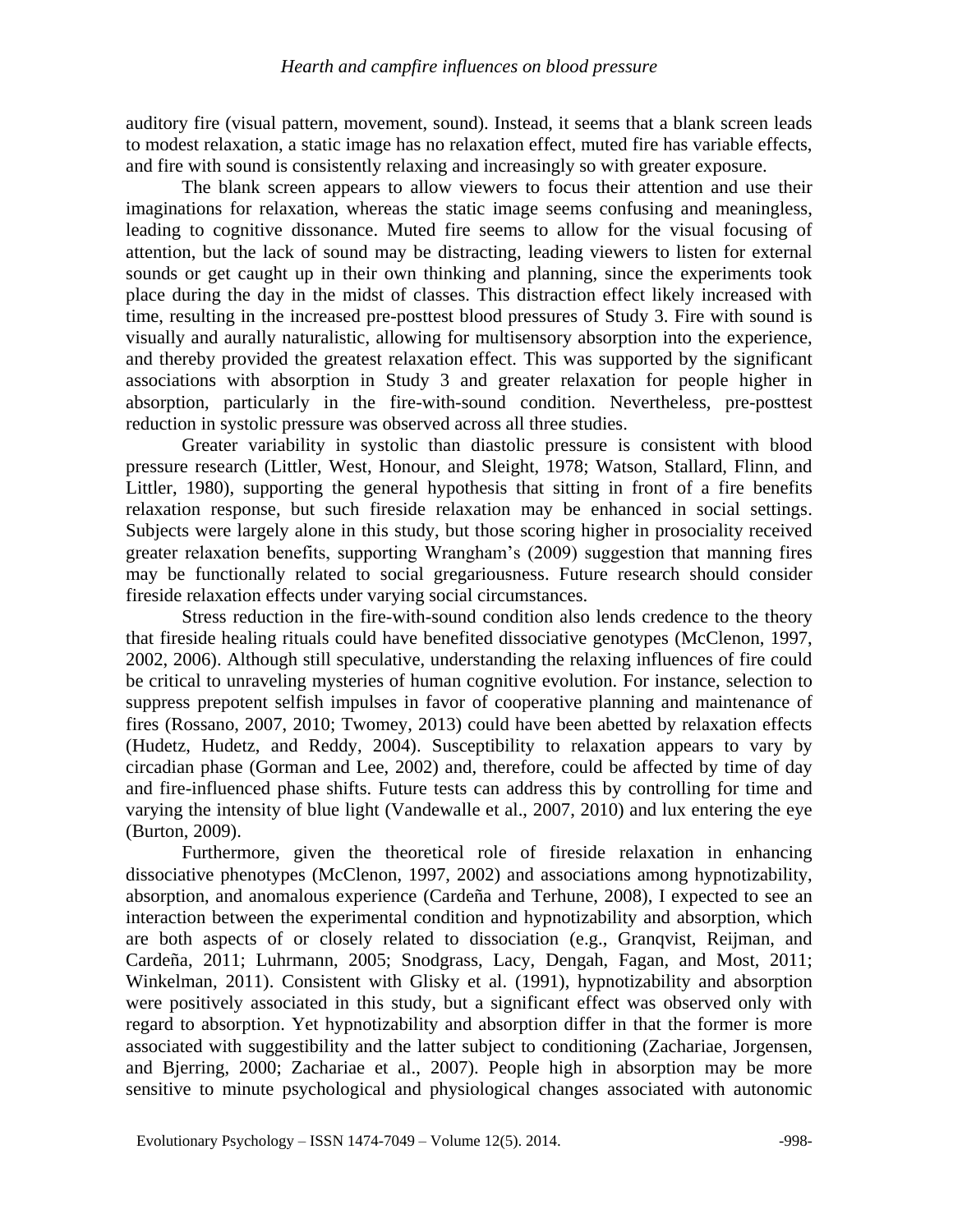nervous system activity (Zachariae et al., 2000), which may lead them to be more prosocial, whereas absorption has been associated with "personal mental thin boundaries, but not to 'world' boundaries such as opinion of others" (Cardeña and Terhune, 2008; p. 61). My findings in this regard are inconclusive because of the low reliability of the eye-roll technique, but the significance of this line of inquiry is that hypnosis and hypnotic guided imagery therapy have been associated with psychoneuroimmunological benefits (Zachariae, 2009). More reliable methodology might confirm similar autonomic effects for firelight.

Several caveats should be borne in mind when considering these interpretations. The sound of fire may be more influential than the visual component, so future efforts should test sound-only conditions. The significantly elevated blood pressure for the firewith-sound pretest condition in studies 2 and 3 is a concern. This anomaly cannot be explained by trial sequence or experiment priming, since conditions were randomized and posttest measures of the preceding condition were pretest measures of the following, but it should be investigated. Also, despite controlling for factors that would influence relaxation response, a fire on a computer screen presents a number of obvious limitations, not the least of which are the lack of fire's warmth and smell and the awkwardness of sitting alone or in a room with an experimenter, knowing that one is under surveillance. In the future, the influences of heat, smell, and social context will have to be tested to minimize these impediments. The social effect of sitting around a fire and conversing is doubtless very important in fireside relaxation and the evolution of cooperation.

#### *Conclusion*

Hearth and campfires are widely held to influence a relaxation effect. Although the importance of controlled fires in human evolution is indisputable, the relaxation aspect had remained uninvestigated. In the course of three studies with varying sensory conditions, I found significant reductions in blood pressure associated with fire with a naturalistic auditory component, confirming commonly perceived relaxation effects of hearth and campfires. However, lack of significant relaxation effects when subjects watch a flickering fire but are deprived of its sound indicate the influence of fire is not a visual "tranceinducing" effect alone. Furthermore, the combined audiovisual relaxation effect of fire is enhanced among those with greater capacities for absorption and prosociality. These findings complement models of human cognitive evolution with regard to fire control and use and warrant further research to assess more fine-grained psychophysiological influences, as well as evolutionary and therapeutic implications, especially with regard to the communal influences of fires at group levels.

**Acknowledgements:** Preliminary data from this study have been presented at meetings of the Society for Psychological Anthropology, the American Anthropological Association, the Southern Anthropology Society, the NorthEastern Evolutionary Psychology Society, the UA EvoS Club, and the Society for Anthropological Sciences. Thank you to all members of the University of Alabama Human Behavioral Ecology Research Group for assistance in conducting this study and to Jim Bindon, Bill Dressler, Larry Schell, Nate Pipitone, Gordon Gallup, Matt Rossano, Michaela Howell, Elizabeth Rowe, Megan Workman, three anonymous reviewers, and editor Elizabeth Cashdan for helpful comments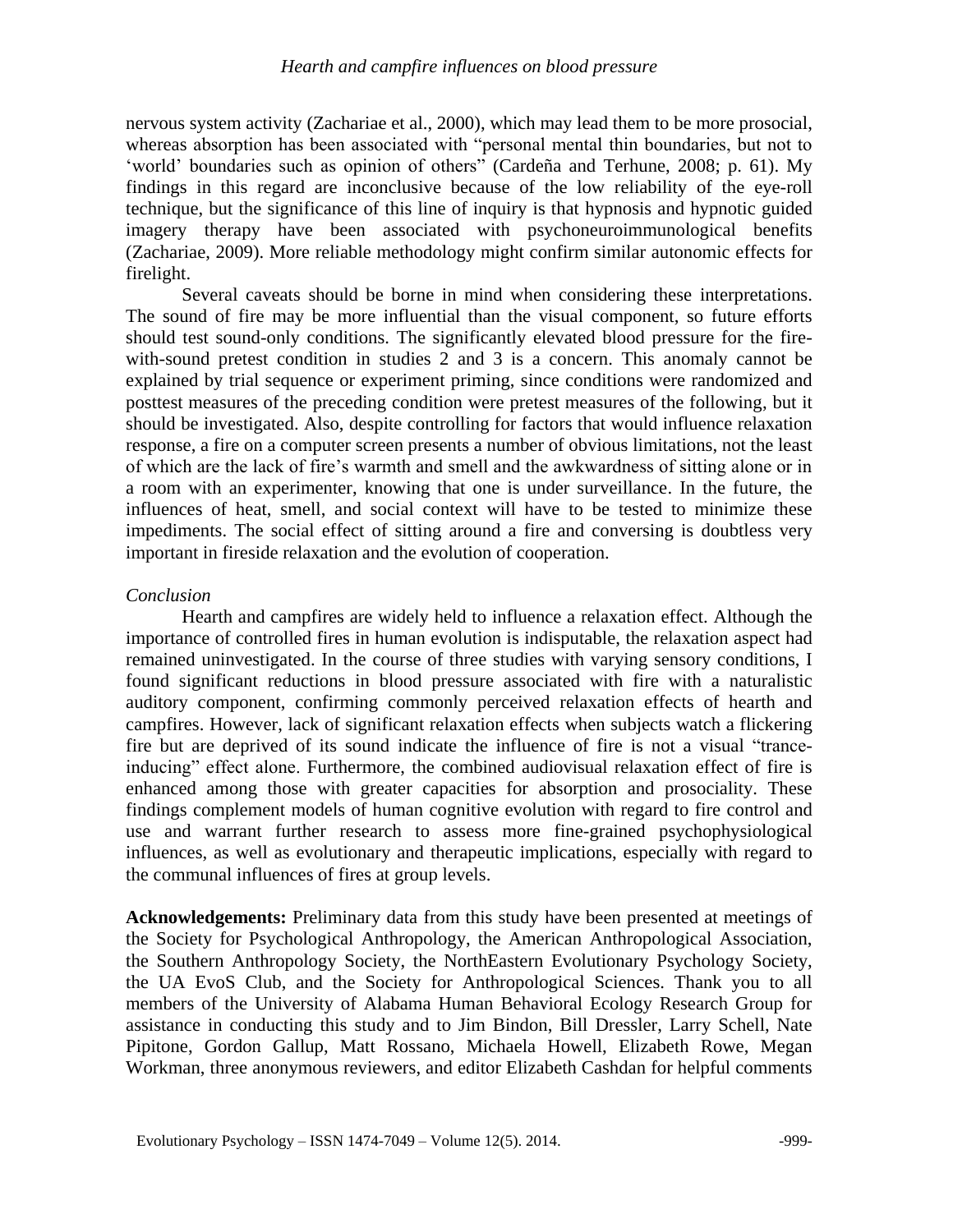on previous drafts. The author has no competing interests in interpreting or presenting these data.

# **Received 04 June 2013; First Revision Submitted 02 June 2014; Second Revision Submitted 01 August, 204; Accepted 13 September 2014**

#### **References**

- Alexander, R. D. (1989). Evolution of the human psyche. In P. Mellars, and C. B. Stringer (Eds.), *The human revolution: Behavioral and biological perspectives on the origins of modern humans* (pp. 455–513). Edinburgh: Edinburgh University Press.
- Ambrose, S. H. (1998). Late Pleistocene human population bottlenecks, volcanic winter, and differentiation of modern humans. *Journal of Human Evolution, 34*, 623–651.
- Benson, H., and Klipper, M. Z. (2000). *The relaxation response*. New York: HarperCollins.
- Berna, F., Goldberg, P., Horwitz, L. K., Brink, J., Holt, S., Bamford, M., and Chazan, M. (2012). Microstratigraphic evidence of in situ fire in the Acheulean strata of Wonderwerk Cave, Northern Cape province, South Africa. *Proceedings of the National Academy of Sciences, 109*, E1215–E1220.
- Blake, R. L., and McKay, D. A. (1986). A single-item measure of social supports as a predictor of morbidity. *Journal of Family Practice, 22*, 82–84.
- Burton, F. D. (2009). *Fire: The spark that ignited human evolution*. Albuquerque: University of New Mexico Press.
- Caputo, G. B. (2010). Strange-face-in-the-mirror illusion. *Perception, 39*, 1007–1008.
- Cardeña, E., and Terhune, D. (2008). A distinct personality trait? The relationship between hypnotizability, absorption, self-transcendence, and mental boundaries. Paper presented at the *Proceedings of the 51st Annual Convention of the Parapsychological Association,* 61–73.
- Cohen, S., and Williamson, G. M. (1988). Perceived stress in a probability sample of the United States. In S. Spacapan and S. Oskamp (Eds.), *The social psychology of health* (pp. 31–67). Newbury Park, CA: Sage.
- Dunbar, R. I. M. (1993). Coevolution of neocortical size, group size and language in humans. *Behavioral and Brain Sciences, 16*, 681–735.
- Esch, T., Fricchione, G. L., and Stefano, G. B. (2003). The therapeutic use of the relaxation response in stress-related diseases. *Medical Science Monitor, 9*, RA23–RA34.
- Esch, T., Stefano, G. B., Fricchione, G. L., and Benson, H. (2002). Stress-related diseases—A potential role for nitric oxide. *Medical Science Monitor, 8*, RA103– RA118.
- Flinn, M. V., Nepomnaschy, P. A., Muehlenbein, M. P., and Ponzi, D. (2011). Evolutionary functions of early social modulation of hypothalamic-pituitary-adrenal axis development in humans. *Neuroscience and Biobehavioral Reviews, 35*, 1611– 1629.
- Franklin, S. S., Gustin, W., Wong, N. D., Larson, M. G., Weber, M. A., Kannel, W. B., and Levy, D. (1997). Hemodynamic patterns of age-related changes in blood pressure: The Framingham Heart Study. *Circulation, 96*, 308–315.
- Gamble, C., Gowlett, J. A. J., and Dunbar, R. (2011). The social brain and the shape of the Palaeolithic. *Cambridge Archaeological Journal, 21*, 115–136.

Evolutionary Psychology – ISSN 1474-7049 – Volume 12(5). 2014.  $\sim$  -1000-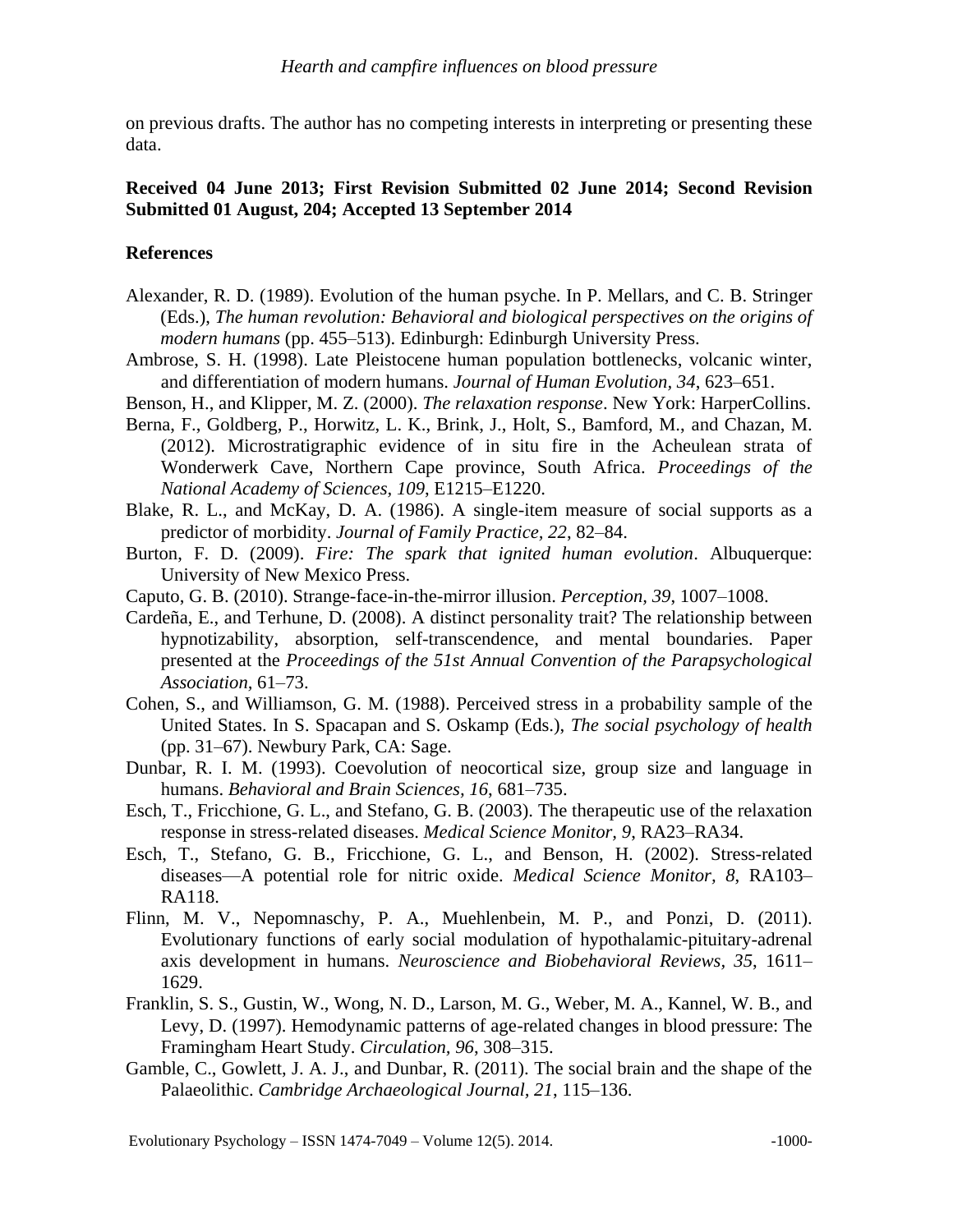- Glisky, M. L., Tataryn, D. J., Tobias, B. A., Kihlstrom, J. F., and McConkey, K. M. (1991). Absorption, openness to experience, and hypnotizability. *Journal of Personality and Social Psychology, 60*, 263.
- Gorman, M. R., and Lee, T. M. (2002). Hormones and biological rhythms. In J. B. Becker, S. M. Breedlove, D. Crews, and M. M. McCarthy (Eds.), *Behavioral endocrinology* (pp. 451–494). Cambridge: MIT Press.
- Gowlett, J. A. J. (2006). The early settlement of northern Europe: Fire history in the context of climate change and the social brain. *Comptes Rendus Palevol, 5*(1–2), 299–310.
- Gowlett, J. A. J. (2010). Firing up the social brain. *Proceedings of the British Academy, 158*, 341–366.
- Granqvist, P., Reijman, S., and Cardeña, E. (2011). Altered consciousness and human development. *Altering Consciousness. Multidisciplinary Perspectives. Volume II. Biological and Psychological Perspectives, 2*, 211–234.
- Hilgard, E. R. (1981). The eye roll sign and other scores of the Hypnotic Induction Profile (HIP) as related to the Stanford Hypnotic Susceptibility scale, form C (SHSS: C): A critical discussion of a study by Frischholz and others. *American Journal of Clinical Hypnosis, 24*, 89–97.
- Hilgard, E. R. (1982). Illusion that the eye-roll sign is related to hypnotizability. *Archives of General Psychiatry, 39*, 963–966.
- Hudetz, J. A., Hudetz, A. G., and Reddy, D. M. (2004). Effect of relaxation on working memory and the bispectral index of the EEG. *Psychological Reports, 95*, 53–70.
- Jumby Bay Studios (Producer). (2006). Ambient fire: The ultimate video fireplace (4<sup>th</sup> ed.) [DVD]. Available from<http://www.firedvd.com/>
- Kalia, M. (2002). Assessing the economic impact of stress—The modern day hidden epidemic. *Metabolism, 51*, 49–53.
- Keenan, J. P., Gallup, G. G., Jr., and Falk, D. (2003). *The face in the mirror: How we know who we are*. New York: HarperCollins.
- Kirmayer, L. J. (1994). Pacing the void: Social and cultural dimensions of dissociation. In D. Spiegel (Ed.), *Dissociation: Culture, mind, and body* (pp. 91–122). Washington, DC: American Psychiatric Press.
- Konner, M. (1985). Transcendental medication. *Sciences, 25*, 2–4.
- Koolhaas, J. M., Bartolomucci, A., Buwalda, B., de Boer, S. F., Flügge, G., Korte, S. M., . . . Fuchs, E. (2011). Stress revisited: A critical evaluation of the stress concept. *Neuroscience and Biobehavioral Reviews, 35*, 1291–1301.
- Littler, W. A., West, M. J., Honour, A. J., and Sleight, P. (1978). The variability of arterial pressure. *American Heart Journal, 95*, 180–186.
- Ludwig, A. M. (1983). The psychobiological functions of dissociation. *American Journal of Clinical Hypnosis, 26*, 93–99.
- Luhrmann, T. M. (2005). The art of hearing God: Absorption, dissociation, and contemporary American spirituality. *Spiritus: A Journal of Christian Spirituality, 5*, 133–157.
- Lynn, C. D. (2005). Adaptive and maladaptive dissociation: An epidemiological and anthropological comparison and proposition for an expanded dissociation model. *Anthropology of Consciousness, 16*, 16–49.
- McClenon, J. (1997). Shamanic healing, human evolution, and the origin of religion. *Journal for the Scientific Study of Religion, 36*, 345–354.

Evolutionary Psychology – ISSN 1474-7049 – Volume 12(5). 2014.  $\sim$  -1001-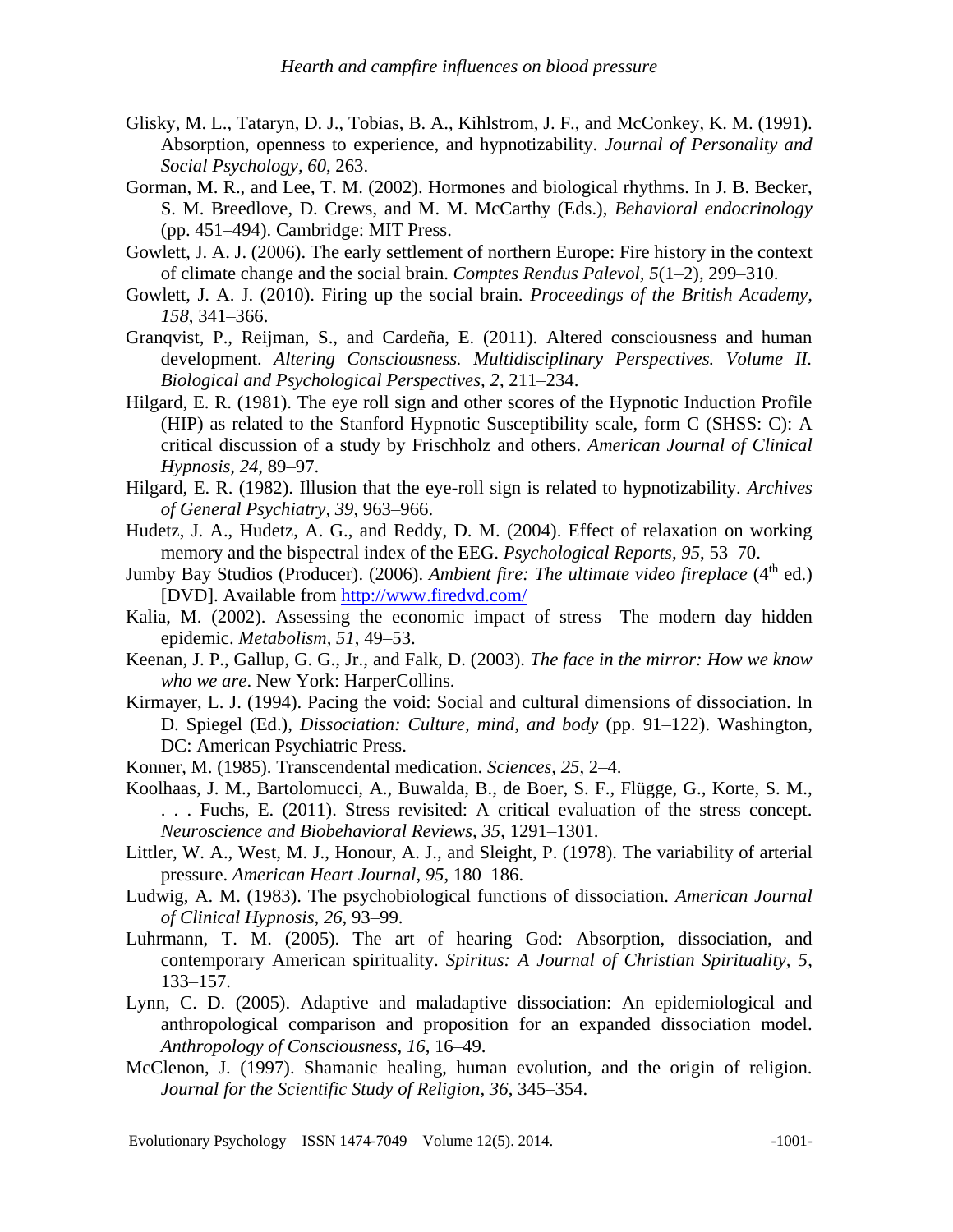- McClenon, J. (2002). *Wondrous healing: Shamanism, human evolution, and the origin of religion*. Dekalb: Northern Illinois University Press.
- McClenon, J. (2006). The ritual healing theory: Therapeutic suggestion and the origin of religion. In P. McNamara and J. H. Ellens (Eds.), *Where God and science meet: How brain and evolutionary studies alter our understanding of religion* (pp. 135–158). Westport, CT: Praeger.
- Myers, I. B., and McCaulley, M. H. (1988). *Myers-Briggs type indicator: MBTI.* Consulting Psychologists Press.
- Rushton, J. P., Chrisjohn, R. D., and Fekken, G. C. (1981). The altruistic personality and the self-report altruism scale. *Personality and Individual Differences, 2*, 293–302.
- Riva, G., Gaggioli, A., Pallavicini, F., Algeri, D., Gorini, A., and Repetto, C. (2010). Ubiquitous health for the treatment of generalized anxiety disorders. Paper presented at the *Ubicomp '10: The 2010 ACM Conference on Ubiquitous Computing,*  Copenhagen, Denmark. Retrieved from [http://www.create](http://www.create-net.org/ubint/ubihealth/papers/Riva_Ubicomp2010_GAD_treatment.pdf)[net.org/ubint/ubihealth/papers/Riva\\_Ubicomp2010\\_GAD\\_treatment.pdf](http://www.create-net.org/ubint/ubihealth/papers/Riva_Ubicomp2010_GAD_treatment.pdf)
- Rohrbaugh, J., and Jessor, R. (1975). Religiosity in youth: A personal control against deviant behavior. *Journal of Personality, 43*, 136–155.
- Rossano, M. J. (2007). Did meditating make us human? *Cambridge Archaeological Journal, 17*, 47–58.
- Rossano, M. J. (2010). *Supernatural selection: How religion evolved*. New York: Oxford University Press.
- Rotch, A., Dean, J., Kendrach, M., Wright, S., and Woolley, T. (2001). Blood pressure monitoring with home monitors versus mercury sphygmomanometer. *The Annals of Pharmacotherapy, 35*, 817–822.
- Sapolsky, R. M. (1998). *Why zebras don't get ulcers, 2nd edition: An updated guide to stress, stress related diseases, and coping*. New York: W. H. Freeman.
- Schauer, M., and Elbert, T. (2010). Dissociation following traumatic stress. *Zeitschrift Für Psychologie/Journal of Psychology, 218*, 109–127.
- Seligman, R., and Kirmayer, L. J. (2008). Dissociative experience and cultural neuroscience: Narrative, metaphor and mechanism. *Culture, Medicine and Psychiatry, 32*, 31–64.
- Simmons, J. P., Nelson, L. D., and Simonsohn, U. (2011). False-positive psychology: Undisclosed flexibility in data collect and analysis allows presenting anything as significant. *Psychological Science, 22*, 1359–1366.
- Singh-Manoux, A., Adler, N. E., and Marmot, M. G. (2003). Subjective social status: Its determinants and its association with measures of ill-health in the Whitehall II Study. *Social Science and Medicine, 56*, 1321–1333.
- Snodgrass, J., Lacy, M., Dengah, H. F., Fagan, J., and Most, D. (2011). Magical flight and monstrous stress: Technologies of absorption and mental wellness in Azeroth. *Culture, Medicine and Psychiatry, 35*, 26–62.
- Spiegel, H. (1972). An eye-roll test for hypnotizability. *American Journal of Clinical Hypnosis, 15*, 25–28.
- Spielberger, C. D., and Gorsuch, R. L. (1983). *Manual for the state-trait anxiety inventory (form Y) ("self-evaluation questionnaire")*. Palo Alto, CA: Consulting Psychologists Press.
- Stefano, G. B., Esch, T., Cadet, P., Zhu, W., Mantione, K., and Benson, H. (2003).

Evolutionary Psychology – ISSN 1474-7049 – Volume 12(5). 2014.  $-1002$ -